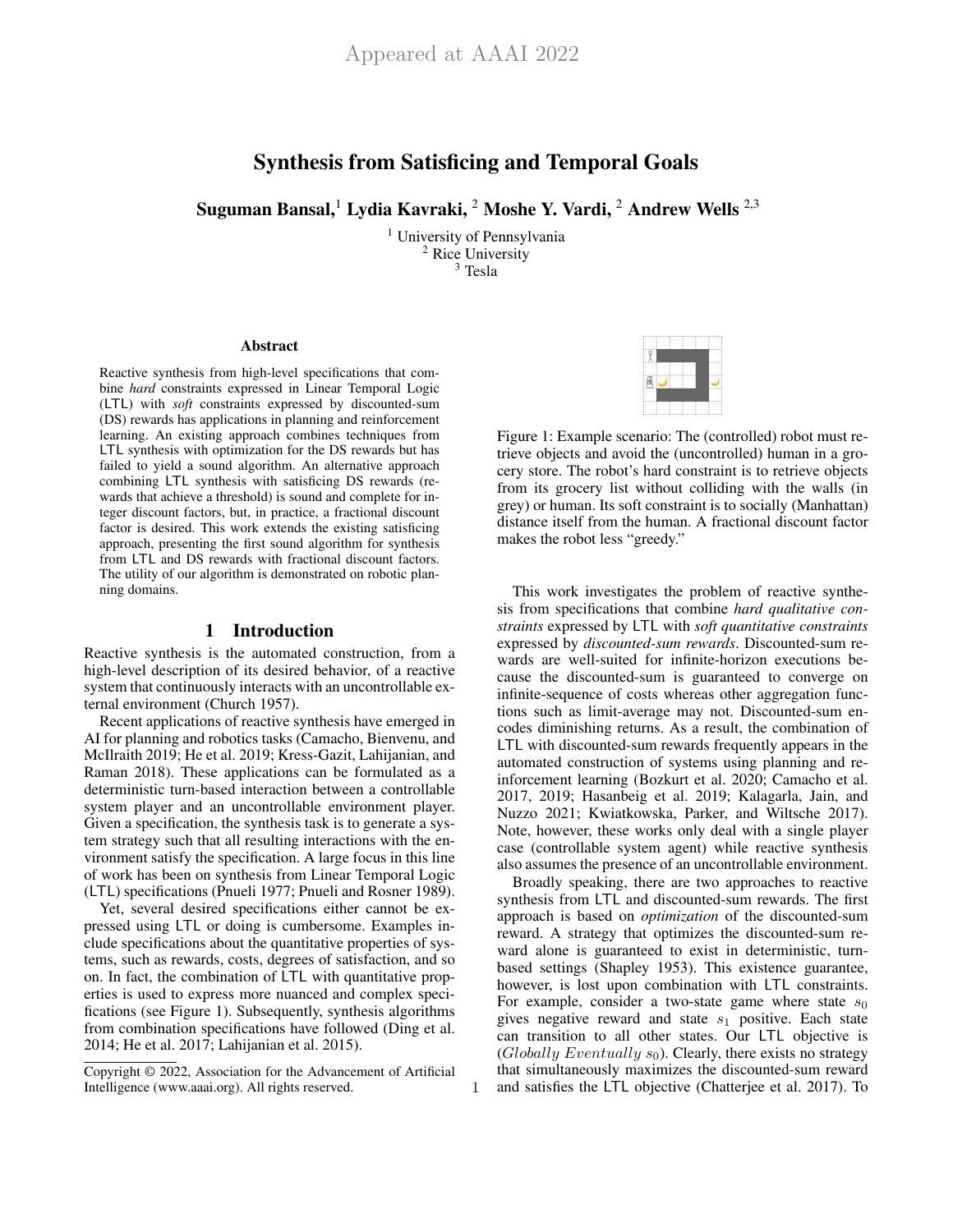this end, an alternate synthesis task is to compute an optimal strategy from those that satisfy the LTL constraint (Wen, Ehlers, and Topcu 2015). Unfortunately, even here existing synthesis algorithms may generate a sub-optimal strategy. Overall, synthesis algorithms from LTL and discounted-sum rewards that optimize the discounted-sum reward, in one way or another, have hitherto failed to provide guarantees of correctness or completeness.

The second approach to synthesis from LTL and discounted-sum rewards is based on *satisficing* the discounted-sum reward. A strategy is satisficing with respect to a given threshold value  $v \in \mathbb{Q}$  if it guarantees the discounted-sum reward of all executions will exceed  $v$ . The synthesis task, therefore, is to compute a strategy that satisfies the LTL specification and is satisficing w.r.t. the threshold value. The advantage of this approach is that when the discount factor is an integer, an existing synthesis algorithm is both sound and complete (Bansal, Chatterjee, and Vardi 2021). The method builds on novel automata-based technique for quantitative reasoning called *comparator automata* (Bansal, Chaudhuri, and Vardi 2018a,b). The central result of comparator automata is that for integer discount factors, examining whether the discounted-sum of an execution exceeds a given threshold reduces to determining the membership of the execution in an (Büchi) automaton. Thus, satisficing goals are precisely captured by a comparator. This insight allows for elegant combination of satisficing and temporal goals since both are automata-based. The disadvantage of this method is that it cannot be applied with non-integer discount factors since the comparator for noninteger discount factors are not represented by automata. This is a severe limitation because in practice the discount factor is taken to be a fractional value between 1 and 2 in order to reason over a long-horizon (Sutton and Barto 2018). Consider Fig. 1. If an integer discount factor greater than 1 is used, the robot will be "greedy" and obtain the immediate reward at the cost of becoming "trapped" by the human. The fractional discount factor is necessary so the robot recognizes the longer-term benefits to avoid becoming "trapped."

The central contribution of this work is a theoretically sound algorithm for reactive synthesis from LTL and satisficing discounted-sum goals for the case when the discount factor ranges between 1 and 2 (specifically of the form  $1 + 2^{-k}$  for positive integer values of k). To the best of our knowledge, this is the first synthesis algorithm from LTL and discount-sum rewards that offers theoretical guarantees of correctness and is practically applicable.

Our solution is also based on comparator automata. We bypass the issue with fractional discount factors by introducing approximations into the comparator framework. We show that comparators for approximations of discountedsum with fractional discount factors can be represented by Büchi automata. In brief, we show that for fractional discount factors, examining whether the discounted-sum of an execution *approximately exceeds* a threshold value can be determined by membership of the execution in a Büchi automaton. This combined with synthesis techniques for LTL gives rise to a purely automata-based algorithm for LTL and discounted-sum rewards, and thus preserves soundness.

Due to the use of approximation, our algorithm is no longer complete. To this end, we evaluate the practical utility of our algorithm on case studies from robotics planning. Our evaluation demonstrates that our sound but incomplete procedure succeeds in efficiently constructing high-quality strategies in complex domains from nuanced constraints.

## 2 Preliminaries

### 2.1 Automata and Formal Specifications

Büchi Automata and Co-Safety Automata. A Büchi au*tomaton* is a tuple  $\mathcal{A} = (S, \Sigma, \delta, s_{\mathcal{I}}, \mathcal{F})$ , where S is a finite set of *states*,  $\Sigma$  is a finite *input alphabet*,  $\delta \subseteq (S \times \Sigma \times S)$  is the *transition relation*, state  $s_{\mathcal{I}} \in S$  is the *initial state*, and  $\mathcal{F} \subseteq S$  is the set of *accepting states*. A Büchi automaton is *deterministic* if for all states s and inputs  $a$ ,  $|\{s'(s,a,s')\}$  $\delta$  for some  $s'$ }  $\leq 1$ . For a word  $w = w_0w_1 \cdots \in \Sigma^{\omega}$ , a *run*  $\rho$  of w is a sequence of states  $s_0s_1 \ldots$  s.t.  $s_0 = s_{\mathcal{I}}$ , and  $\tau_i = (s_i, w_i, s_{i+1}) \in \delta$  for all *i*. Let  $\inf(\rho)$  denote the set of states that occur infinitely often in run  $\rho$ . A run  $\rho$  is an *accepting run* if  $inf(\rho) \cap \mathcal{F} \neq \emptyset$ . A word w is an accepting word if it has an accepting run. Büchi automata are closed under set-theoretic union, intersection, and complementation (Thomas, Wilke et al. 2002).

A *co-safety automata* is a deterministic Büchi automata with a single accepting state. Additionally, the accepting state is a sink state (Kupferman and Vardi 1999).

**Comparator Automata.** Given an aggregate function  $f$ :  $\mathbb{Z}^{\omega} \to \mathbb{R}$ , equality or inequality relation  $\overline{\mathsf{R}} \in \{<,>,\leq,\leq\}$  $, =, \neq$ }, and a threshold value  $v \in \mathbb{Q}$ , the *comparator automaton for* f *with upper bound* µ*, relation* R*, and threshold*  $v \in \mathbb{Q}$  is an automaton that accepts an infinite word A over the alphabet  $\Sigma = \{-\mu, -\mu + 1, \dots \mu\}$  iff  $f(A) \, R \, v$ holds (Bansal, Chaudhuri, and Vardi 2018b,c).

The discounted-sum of an infinite-length weightsequence  $W = w_0w_1 \dots$  with discount factor  $d > 1$  is given by  $DS(W, d) = \sum_{i=0}^{\infty} \frac{w_i}{d^i}$ . The comparator automata for the discounted-sum has been shown to be a safety or co-safety automata when the discount factor  $d > 1$  is an integer, for all values of R,  $\mu$  and  $v$ . It is further known to not form a Büchi automata for non-integer discount factors  $d > 1$ , for all values of R,  $\mu$  and v (Bansal and Vardi 2019; Bansal, Chatterjee, and Vardi 2021).

Linear Temporal Logic. Linear Temporal Logic (LTL) extends propositional logic with infinite-horizon temporal operators. The syntax of LTL is defined as  $\varphi := a \in \overline{AP}$  $\neg \varphi \mid \varphi \wedge \varphi \mid \varphi \vee \varphi \mid X\varphi \mid \varphi U\varphi \mid F\varphi \mid G\varphi$ . Here X (Next), U (Until), F (Eventually), G (Always) are temporal operators. The semantics of LTL can be found in (Pnueli 1977).

# 2.2 Two-Player Graph Games

1

**Reachability Games.** A reachability game  $G =$  $(V, v_{\text{init}}, E, \mathcal{F})$  consists of a directed graph  $(V, E)$ , initial state  $v_{\text{init}}$ , and non-empty set of accepting states  $\mathcal{F} \subseteq V$ . The set V is partitioned into  $V_0$  and  $V_1$ . For convenience, we assume every state has at least one successor. A game is played between two players  $P_0$  and  $P_1$ .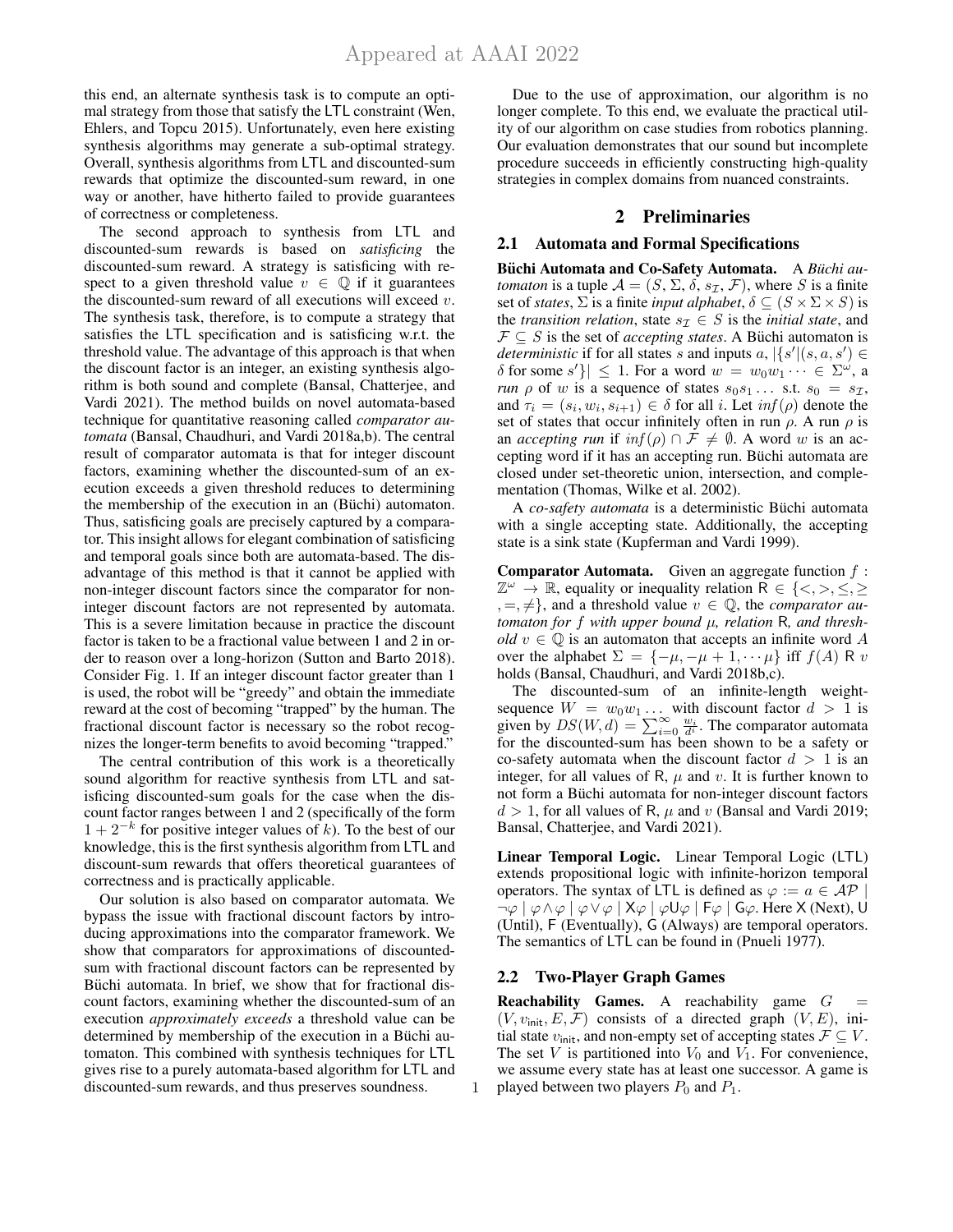A *play* in the game is created by the players moving a token along the edges as follows: at the beginning, the token is at the initial state. If the token's current position  $v$  belongs to  $V_i$ , then  $P_i$  chooses the next position from the successors of v. Formally, a play  $\rho = v_0v_1v_2 \dots$  is an infinite sequence of states such that  $v_0 = v_{\text{init}}$  and  $(v_k, v_{k+1}) \in E$  for all  $k \geq 0$ . A play is *winning for player*  $P_1$  in the game if it visits an accepting state, and *winning for player*  $P_0$  otherwise.

A *strategy* for a player is a recipe that guides the player on which state to go next to based on the history of a play. A *strategy is winning for a player*  $P_i$  if for all strategies of the opponent player  $P_{1-i}$ , all resulting plays are winning for  $P_i$ . To solve a graph game is to determine whether there exists a winning strategy for player  $P_1$ . Reachability games are solved in  $\mathcal{O}(|V| + |E|)$  (Thomas, Wilke et al. 2002).

Quantitative Graph Games. A quantitative graph game (quantitative game, in short) is given by  $G = (V = V_0 \oplus$  $V_1, v_{\text{init}}, E, \gamma, \mathcal{L}, d$  where V,  $V_0, V_1, v_{\text{init}}, E$ , plays, and strategies are defined as earlier. Each edge is associated with a *cost* determined by the cost function  $\gamma : E \to \mathbb{Z}$ , and  $d > 1$  is the *discount factor*. The cost-sequence of a play  $\rho$ is the sequence  $w_0w_1w_2...$  where  $w_k = \gamma((v_k, v_{k+1}))$  for all  $i \geq 0$ , The cost of play  $\rho$  is the discounted-sum of its cost sequence with discount factor  $d > 1$ . A labelling function  $\mathcal{L}: V \to 2^{\mathcal{AP}}$  maps states to propositions from the set  $\mathcal{AP}$ . The *label sequence* of a play  $\rho$  is given by  $\mathcal{L}(v_0)\mathcal{L}(v_1)\dots$ 

### 3 Problem Formulation and Overview

The two players, the controllable system and uncontrollable environment, interact in a domain described by a quantitative game G. The specification of the system player is a combination of hard and soft constraints.

The hard constraint is given as by an LTL formula  $\varphi$ . A play in G satisfies formula  $\varphi$  if its labelled sequence satisfies the formula. We say, a strategy for the system player satisfies a formula  $\varphi$  if it guarantees that all resulting plays will satisfy the formula. We call such a strategy  $\varphi$ -satisfying.

The soft constraints are given by satisficing goals. W.l.o.g, the system and environment players maximize and minimize the cost of plays, respectively. Given a threshold value  $v \in$  $Q$ , a play is *v*-satisficing for the system (maximizing) player if its cost is greater than or equal to  $v$ . Conversely, a play is  $v$ -satisficing for the environment (minimizing) player if its cost is less than  $v$ . A strategy is  $v$ -satisficing for a player if it guarantees all resulting plays are v-satisficing for the player.

We are interested in solving the following problem:

Problem (Reactive Synthesis from Satisficing and Temporal Goals). *Given a quantitative game G, a threshold value*  $v \in$ Q*, and an* LTL *formula* ϕ*, the problem of* reactive synthesis from satisficing and temporal goals *is to compute a strategy for the system player that is* ϕ*-satisfying and* v*-satisficing for the player, if such a strategy exists.*

The problem is solved for integer discount factors (Bansal, Chatterjee, and Vardi 2021).

Algorithm Overview. In this paper, we extend to fractional discount factors  $1 < d < 2$ , yielding practical applications of the synthesis problem. In particular, we solve the

1

problem for  $d = 1 + 2^{-k}$  where  $k > 0$  is an integer. Since the comparator for discounted-sum with fractional discount factors are not representable by Büchi automata, we construct a comparator automata for lower approximations of discounted-sum. This comparator soundly captures the criteria for  $v$ -satisficing for system player. In particular, if the comparator accepts the weight sequence of a play, then the play must be  $v$ -satisficing for the player. Therefore, just like LTL goals, the satisficing goal is also soundly captured by an automaton. Thus, we can reduce the synthesis problem to parity games via appropriate synchronized product constructions of both the automata-based goals.

The comparator construction for approximation of discounted-sum is presented in Section 4 and the reduction to games on graphs is presented in Section 5.

# 4 Comparator Construction

This section develops the key machinery required to design our theoretically sound algorithm for synthesis from temporal and satisficing goals with fractional discount factors. We construct comparator automata for a lower approximation of discounted-sum for fractional discount factors of the form  $d = 1 + 2^{-k}$  where  $k > 0$  is an integer. We show these comparators are represented by co-safety automata.

This section is divided in two parts. Section 4.1 defines an aggregate function that approximates the discounted-sum. Section 4.2 constructs a comparator for this function.

Unless stated otherwise, we assume the approximation factor is of the form  $\varepsilon = 2^{-p}$  where  $p > 0$  is an integer. Please refer to the Appendix for missing proofs and details.

#### 4.1 Approximation of Discounted-Sum

Given parameters  $k, p > 0$  of the discount factor and the approximation factor, respectively, let roundLow $(x, k, p)$  be the largest integer multiple of  $2^{-(p+k)}$  that is less than or equal to x, where  $x \in \mathbb{R}$ . Let  $W[\dots n]$  denote the n-length prefix of a weight-sequence W

Then, the *lower approximation of discounted-sum* of an infinite-length weight-sequence  $W$  with discount factor  $d >$ 1 and approximation factor  $\varepsilon > 0$  is defined as

$$
\mathsf{DSLow}(W,k,p) = \lim_{n \to \infty} \frac{\mathsf{gapLow}(W[\ldots n],k,p)}{d^{n-1}}
$$

where the *lower gap value* of a finite-length weightsequence  $U$  is defined as

$$
\textnormal{\textsf{gapLow}}(U,k,p)=\left\{\begin{aligned} &0, \text{ if } |U|=0\\ &\textnormal{\textsf{roundLow}}(d\cdot \textnormal{\textsf{gapLow}}(V,k,p)+v,\\ &k,p), \text{ if } U=V\cdot v \end{aligned}\right.
$$

Finally, the definition of DSLow is completed by proving DSLow approximates the discounted-sum of sequences within an additive factor of  $d \cdot \varepsilon$ :

**Theorem 1.** Let  $d = 1 + 2^{-k}$  be the discount factor and  $\varepsilon = 2^{-p}$  be the approximation factor, for rational parame*ters*  $p, k > 0$ *. Let*  $\hat{W}$  *be an infinite-length weight sequence. Then,*  $0 \leq DS(W, d) - DSLow(W, k, p) < d \cdot \varepsilon$ .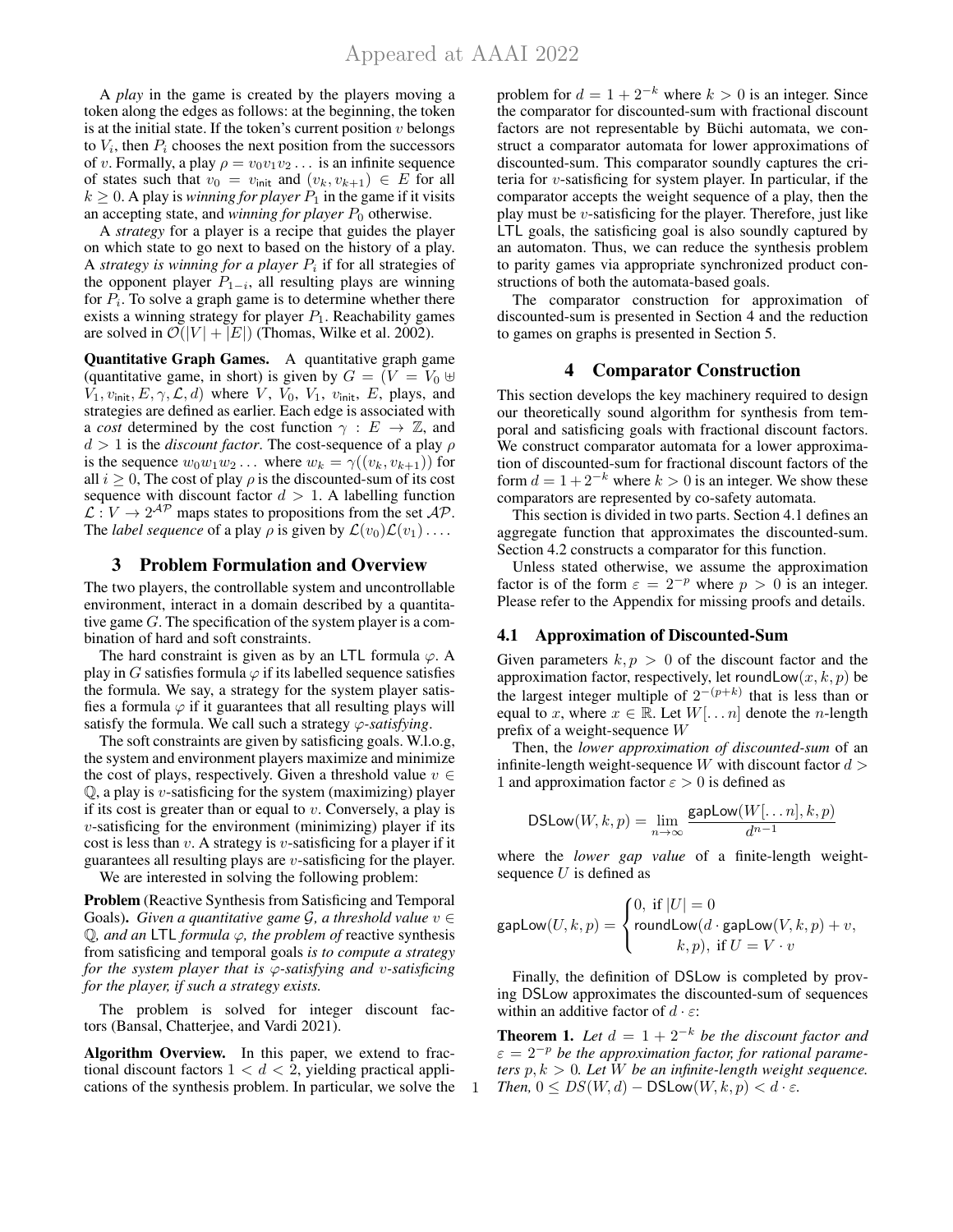*Proof Sketch.* While the definition of the lower approximation of discounted-sum may look notiationaly dense, it is inspired by an alternate definition of discounted-sum:

$$
DS(W, d) = \lim_{n \to \infty} \frac{\text{gap}(W[\dots n], d)}{d^{n-1}}
$$

where  $\text{gap}(U, d) = 0$  if  $|U| = 0$  and  $\text{gap}(U, d) = d$ .  $\text{gap}(V, d) + v$  if  $U = V \cdot v$ .

Intuitively, the lower gap value approximates gap. Subsequently, DSLow approximates the discounted-sum.  $\Box$ 

#### 4.2 Comparator for Approximation of DS

This section presents the construction of a comparator for lower approximation of discounted-sum defined above.

Definition 1 (Comparator automata for lower approximation of DS). Let  $\mu > 0$  be an integer bound, and  $k, p > 0$ *be integers. The* comparator automata for lower approximation of discounted sum *with discount factor*  $d = 1 + 2^{-k}$ , *approximation factor*  $\varepsilon = 2^{-p}$ , *upper bound*  $\mu$ , *threshold value*  $v \in \mathbb{Q}$ , and inequality relation  $R \in \{\leq, \geq\}$  *is an automaton over infinite weight sequences* W *over the alphabet*  $\Sigma = \{-\mu, \dots, \mu\}$  *that accepts* W *iff* DSLow(W, k, p) R *v.* 

Construction Sketch. We sketch the construction of the comparator for lower approximation of discounted-sum. For sake of exposition, we begin the construction for threshold value  $v = 0$ . W.l.o.g., we present for the relation  $\geq$ . Notations  $\mu$ ,  $d = 1 + 2^{-k}$ ,  $\varepsilon = 2^{-p}$ , and W are from Definition 1.

The lower gap value of prefixes of a weight-sequence can be used as a proxy for acceptance of a weight-sequence in the comparator for the following two observations:

- 1. DSLow $(W, k, p) \geq 0$  for an infinite-length weight sequence  $W$  iff there exists a finite prefix  $A$  of  $W$  such that gapLow $(A, k, p) \ge \mu \cdot 2^k + 2^{-p}$ . Let us denote  $\mu \cdot 2^k + 2^{-p}$ by upperLimit.
- 2. DSLow $(W, k, p)$  cannot be greater than or equal to 0 iff there exists a finite prefix  $A$  of  $W$  such that gapLow $(A, k, p) \le -\mu \cdot 2^k$ . Let us denote  $-\mu \cdot 2^k$  by lowerLimit.

So, the core idea behind our construction is two fold: (a) use states of the comparator to record the lower gap value of finite-length prefixes, and (b) assign transitions so that the final state of finite-prefix corresponds to its lower gap value.

To this end, we set the initial state to 0 as the lower gap value of the 0-length prefix is 0. The transition relation mimics the inductive definition of lower gap value, i.e. there is a transition from a state  $s$  on the alphabet (weight)  $a$  to state t if  $t =$  roundLow $(d \cdot s + a, k, p)$ . These ensure that the lower gap value of a finite-state word (finite-length weightsequence) is detected from the final state in its run. Clearly, the transition relation is deterministic.

The final piece of the construction is to restrict the automata to finitely many states and to determine its accepting states. Note that due to the enumerated observations it is sufficient to track the lower gap value for only as long as it lies between lowerLimit and upperLimit. Observe that there are only finitely many such values of interest since lower gap value is always an integer multiple of  $2^{-(p+k)}$ . Thus, we



Figure 2: Snippet of comparator for  $d = 1.5$ ,  $\varepsilon = 0.5$ ,  $\mu = 1$ ,  $v = 0$ , and  $\geq$ . Labels on states have been simplified. A state labelled by s refers to a lower gap value of  $s \cdot 2^{-(p+k)}$ 

have obtained a finite number of states. By the first observation, state upperLimit is made an accepting sink since every weight-sequence that visits upperLimit must be accepted by the comparator. Similarly, by the second observation, the state lowerLimit is made a non-accepting sink. This completes the construction for threshold value  $v = 0$ .

To extend the construction to a non-zero threshold value  $v \in \mathbb{Q}$ , let V be a *lasso* weight-sequence s.t.  $DS(V, d) =$  $v$ , the comparator incorporates  $V$  into its construction. Specifically, we construct a comparator that accepts  $W$  iff DSLow $(W - V, k, p) \geq 0$ . So, when W is accepted then  $DS(W, d) \ge v$ , otherwise  $DS(W, d) \le v + d \cdot \varepsilon$ .

As an example, Figure 2 illustrates a snippet of the comparator with discount factor  $d = 1+2^{-1}$ , approximation facfor  $\varepsilon = 2^{-1}$ , upper bound  $\mu = 1$ , threshold value  $v = 0$ , and relation  $\geq$ . As one can see, weight sequence  $A = -1, 0, 1^{\omega}$ with discounted-sum  $\frac{1}{3}$  is accepting and weight sequence  $B = -1, -1, 1^{\omega}$  with discounted-sum  $\frac{-1}{3}$  is non-accepting.

Theorem 2. *The comparator automata for lower approximation of discounted sum with discount factor*  $d = 1 + 2^{-k}$ , *approximation factor*  $\varepsilon = 2^{-p}$ *, upper bound*  $\mu$ *, threshold* 0*, and inequality relation*  $R \in \{\leq, \geq\}$  *is a co-safety automata* with  $\mathcal{O}(\frac{\mu}{(d-1)^2 \cdot \varepsilon})$  *states, where*  $k, p > 0$  *are integers.* 

Therefore,  $DS(W, d) \geq 0$  if a weight-sequence W is accepted by the comparator constructed above, and  $DS(W, d) < d \cdot \varepsilon$  otherwise (Theorem 1-2).

# 5 Reactive Synthesis from Satisficing and Temporal Goals

This section presents the central contribution of this work. We present a theoretically sound algorithm for reactive synthesis from LTL and satisficing discounted-sum goals for the case when the discount factor ranges between 1 and 2, referred to as fractional discount factors hereon.

Our algorithm utilizes the comparator automata for the lower approximation of discounted-sum for fractional discount factors constructed in Section 4. For ease of exposition, we present our solution in two parts. First, we present an algorithm for reactive synthesis from satisficing goals only in Section 5.1. Next, we extend this algorithm to solve our original problem in Section 5.2.

1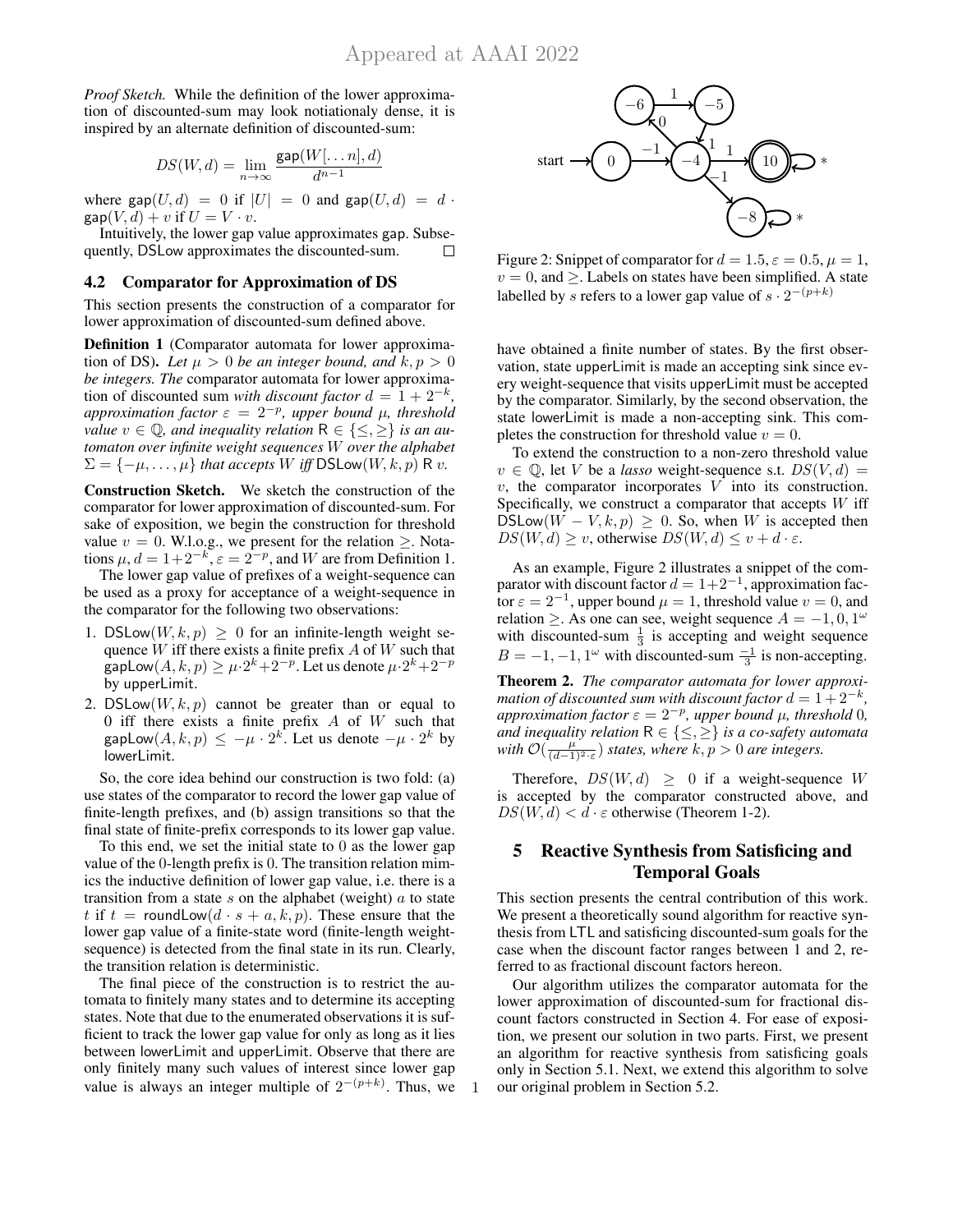# 5.1 Satisficing Goals

We describe an automata-based solution for reactive synthesis from satisficing goals with fractional discount factor. Our solution reduces to reachability games using the comparator for lower approximation of discounted sum.

The key idea behind our solution is that the said comparator can be treated as a sufficient criteria to compute a satisficing strategy for the system player. We explain this further. Take a comparator for the lower approximation for discounted-sum with discount factor  $d$ , approximation factor  $\varepsilon$ , threshold  $v \in \mathbb{Q}$ , and relation  $\geq$ . Then, a play in the quantitative game is  $v$ -satisficing for the system player if the comparator accepts the cost sequence of the play. This can be derived directly from Theorem 1-2. So, a strategy is  $v$ satisficing for the system player if it is winning with respect to the comparator. To this end, we construct a *synchronized product* of the quantitative game with the comparator. The resulting product game is a reachability game since the comparator is represented by a co-safety automata. Formally,

Theorem 3. *Let* G *be a quantitative game with discount factor*  $d = 1 + 2^{-k}$ *, for integer*  $k > 0$ *. Let*  $v \in Q$  *be the threshold value and*  $\varepsilon = 2^{-p}$  *be the approximation factor. There exists a reachability game* GA *such that*

- *If the system has a winning strategy in* GA*, then the system has a* v*-satisficing strategy in* G*.*
- *If the environment has a winning strategy in* GA*, then the environment has a*  $v + d \cdot \varepsilon$ -satisficing strategy in G.

*Proof.* The product game synchronizes costs along edges in the quantitative game with the alphabet of the co-safety comparator. Let  $G = (V = V_0 \oplus V_1, v_{init}, E, \gamma)$  be a quantitative game. Let  $\mu > 0$  be the maximum absolute value of costs along transitions in G. Then, let  $\mathcal{A} = (S, s_I, \Sigma, \delta, \mathcal{F})$ be the co-safety comparator for lower approximation of discounted-sum with upper bound  $\mu$ , discount factor  $d =$  $1 + 2^{-k}$ , approximation factor  $\varepsilon = 2^{-p}$ , threshold value v, and relation  $\geq$ . Then, the reachability game is  $GA =$  $(W = W_0 \oplus W_1, s_0 \times \text{init}, \delta_W, \mathcal{F}_W)$ . Here,  $W = V \times S$ ,  $W_0 = V_0 \times S$ , and  $W_1 = V_1 \times S$ . Clearly,  $W_0$  and  $W_1$ partition W. The edge relation  $\delta_W \subseteq W \times W$  is defined such that edge  $((v, s), (v', s')) \in \delta_W$  synchronizes between transitions  $(v, v') \in E$  and  $(s, a, s') \in \delta$  if  $a = \gamma((v, v'))$  is the cost of transition  $(v, v')$  in G. State  $s_0 \times$  init is the initial state and  $\mathcal{F}_W = V \times \mathcal{F}$ .

It suffices to prove that a play is winning for the system in GA iff its cost sequence A in G satisfies DSLow $(A, k, p) \geq$ 0. This is ensured by the standard synchronized product construction and Theorem 2. The reachability game GA is linear in size of the quantitative graph and the comparator.  $\Box$ 

Theorem 3 describes a sound algorithm for reactive synthesis from satisficing goals when the discount factor is fractional. The algorithm is not complete since it is possible that there is a  $v + d \cdot \varepsilon$ -satisficing strategy for the environment even when the system has a  $v$ -satisficing strategy.

1

#### 5.2 Satisficing and Temporal Goals

Finally, we present our theoretically sound algorithm for synthesis from LTL and discounted-sum satisficing goals for fractional discount factors.

The algorithm is essentially a sum of two parts. The algorithm combines the automata-based solution for satisficing goals (presented in Section 5.1) with the classical automatabased solutions for LTL goals (Pnueli and Rosner 1989). Solving satisficing goals forms a reachability game while solving LTL goals forms a parity game. Thus, the final game which combines both of the goals will be a parity game. Lastly, the algorithm will inherit the soundness guarantees from both of its parts.

Theorem 4. *Let* G *be a quantitative game with discount factor*  $d = 1 + 2^{-k}$ *, for integer*  $k > 0$ *. Let*  $\varphi$  *be an* LTL *formula and*  $v \in \mathbb{Q}$  *be a threshold value. Let*  $\varepsilon = 2^{-p}$  *be the approximation factor. There exists a parity game* GA *such that*

- *If the system has a winning strategy in* GA*, then the system has a v-satisficing and*  $\varphi$ -satisfying strategy in G.
- *If the environment has a winning strategy in* GA*, then then either it has a*  $v + d \cdot \varepsilon$ -satisficing strategy or it has *a winning strategy w.r.t.* LTL *formula in* G*.*

*Proof Sketch.* The reduction consists of two steps of synchronized products: first with the comparator to fulfil the v-satisficing goal and then with the automaton corresponding to the LTL goal. The first step conducts the reduction from Theorem 3 while lifting the labelling function from the quantitative game to the reachability game: If a state  $s$  is labeled by l in the quantitative game, the all states of the form  $(s, q)$  will be labelled by l in the reachability game. The second product synchronizes between the atomic propositions in the reachability game (with a labelling function) and the deterministic parity automaton (DPA) corresponding to the LTL specification, thus combining their winning conditions.

Observe that the product construction is commutative, i.e., one can first construct the product of  $G$  with the DPA of the LTL goal and then with the comparator automata.

In either case, we generate a parity game of size linear in  $|G|$ , DPA of the LTL specification, and the comparator. A winning strategy for the system player in this game is also v-satisficing and  $\varphi$ -satisfying for the same player in G.  $\Box$ 

A salient feature of our algorithm is that the complexity to solve the final product game is primarily governed by the temporal goal and not the satisficing goal. What we mean is that if the temporal goal is given by a fragment of LTL, such as co-safe LTL (Lahijanian et al. 2015), then the final product game would be reachability game. This is because co-safe LTL formulas are represented by co-safety automata and thus their combination with comparators would also be a co-safety automata. More generally, if the temporal goal is a conjunction of safety and reachability goals, the resulting game would be a *weak-Büchi game*, which are also solved in linear time in size of the game (Chatterjee 2008). This demonstrates that even though the comparator contributes to growing the state-space of the game linearly,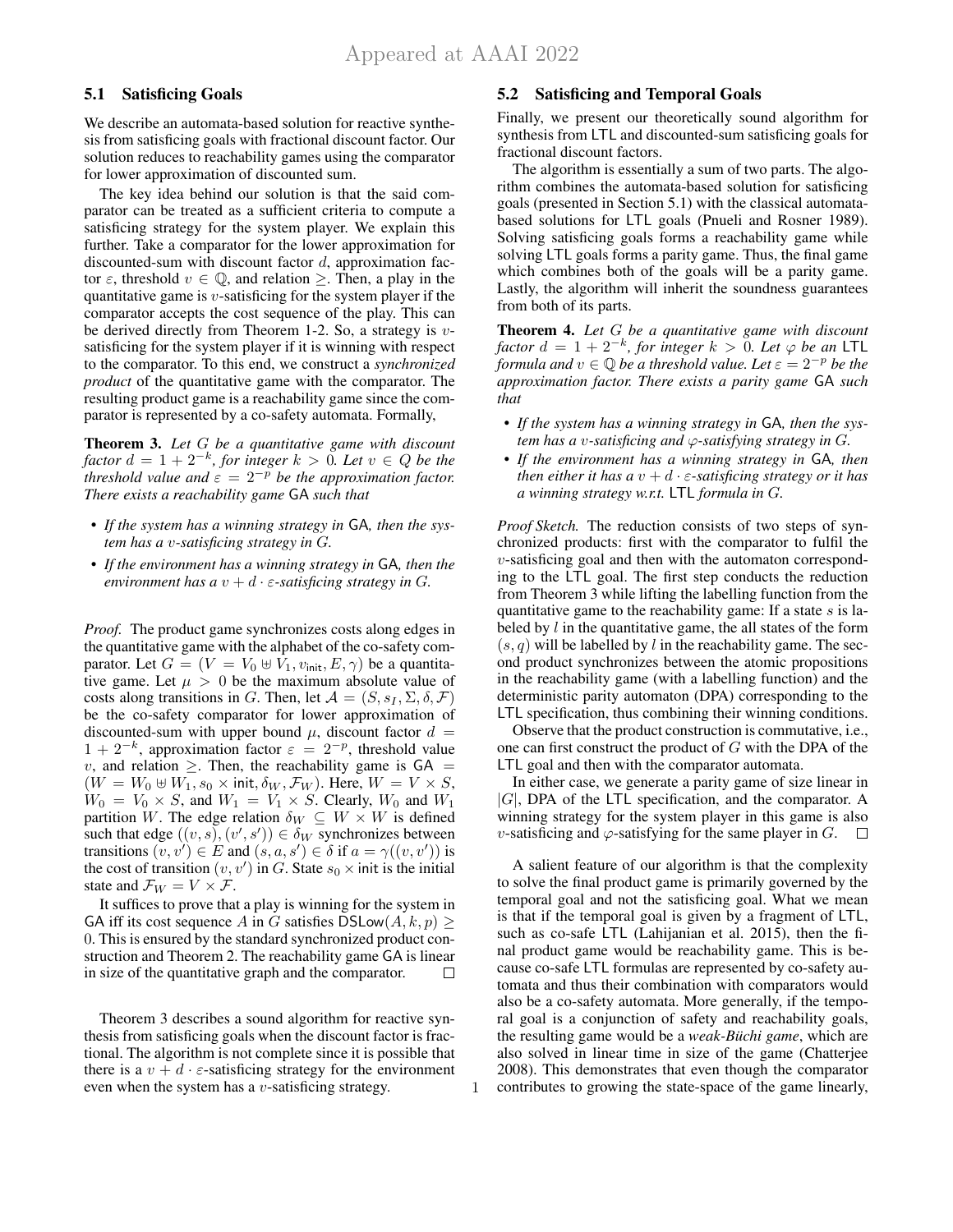whether the game is solved using efficient linear-time algorithms or higher complexity algorithms for parity games is determined by the temporal goal.

This feature has implications on the practicality of our algorithm. In practice, it has been observed that wide-ranging temporal goals in robotics domains can be expressed in simpler fragments and variants of LTL, such as co-safe LTL (Lahijanian et al. 2015) and LTLf (He et al. 2017). These fragments can be expressed as conjunctions of safety and reachability goals. For this fragment synthesis from temporal and satisficing goals can be solved in linear-time.

## 6 Case Studies

The objective of our case studies is to demonstrate the utility of reactive synthesis from LTL and satisficing goals in realistic domains inspired from robotics and planning. Since ours is the first algorithm to offer theoretical guarantees with fractional discount factors, there are not any baselines to compare to. So, we focus on our scalability trends and identify future scalability opportunities.

### 6.1 Design and Set-up

We examine our algorithm on two challenging domains inspired from robotic navigation and manipulation problems. Source code and benchmarks are open source<sup>1</sup>.

Grid World. The robot-human interaction is based on a classic  $n \times n$  grid world domain (see Fig 1). The grid simulates a grocery store with static obstacles, e.g., placements of aisles. Each agent controls its own location and is only permitted to move in the cardinal directions

The robot's LTL constraint is to reach the locations of all items on its grocery list without colliding with the walls (in grey) or the dynamic human, thus combining safety and reachability goals. The robot's soft constraints are modelled to achieve two behaviors. The first one is to distance itself from the human. The second is to encode promptness in fulfilling its reachability goal reach banana. We model distancing with quantitative rewards using the Manhattan distance between the two agents. Suppose, the locations of the players are  $(x_0, y_0)$  and  $(x_1, y_1)$ , then the reward received by the robot is given by  $\frac{\text{negative reward}}{|x_0 - x_1| + |y_0 - y_1|}$  $\vert$ , where negative\_reward  $<$  0 is an integer parameter. We model promptness with an integer positive reward  $> 0$  which the robot receives only when it reaches a location of each item on its grocery list for the first time. The rewards are additive, i.e., the robot receives the sum of both rewards in every grid configuration. Then, it is reasonable to say that a play accomplishes these two behaviors if the discountedsum reward of the robot is greater than or equal to 0, i.e., 0-satisficing plays/strategies are good for the robot.

Conveyor Belt. Our second case study is inspired by cutting-edge applications in manipulation tasks (Wells et al. 2021). A robot must operate along a  $r \times c$  conveyor belt with  $r$  rows and  $c$  columns across from a human. When out

| <b>Dimensions</b>                    | <b>Number of States</b> |  |  |  |  |  |
|--------------------------------------|-------------------------|--|--|--|--|--|
| <b>Grid World</b>                    |                         |  |  |  |  |  |
| $n=4$                                | 397                     |  |  |  |  |  |
| $n=6$                                | 2407                    |  |  |  |  |  |
| $n=8$                                | 8093                    |  |  |  |  |  |
| $n=10$                               | 20572                   |  |  |  |  |  |
| <b>Conveyor Belt</b>                 |                         |  |  |  |  |  |
| $r \times c = 4 \times 3$ , 2 blocks | 9966                    |  |  |  |  |  |
| $r \times c = 5 \times 3$ , 2 blocks | 31547                   |  |  |  |  |  |
| $r \times c = 5 \times 3$ , 3 blocks | 60540                   |  |  |  |  |  |

Table 1: Complexity of Benchmarks: Number of states in product of the labelled quantitative game with the automata of its LTL specification.



Figure 3: Scalability (Number of states). Plots runtime on Grid World with positive\_reward =  $10$  and negative\_reward =  $-2$ . x-axis are  $n = 4, 6, 8, 10$ .

of reach of the human, the robot can move quickly. Otherwise, it must proceed more slowly. The blocks move down the conveyor belt at a constant speed. Each agent controls the location of its arm. The human also controls the placement of new objects. New blocks are placed whenever a block is removed to maintain a constant number of blocks on the belt at all times.

The robot's LTL goal is to avoid interfering with the human. As soft constraints, the robot gains a positive reward for every object it grasps and a negative\_reward for every object that falls off the belt. The rewards are additive in every belt configuration. The robot's goal is to ensure its total discounted-sum reward exceeds 0.

On grid world, we take  $n = 4, 6, 8, 10$ . On conveyor belt, we take  $r \times c = 4 \times 3, 5 \times 3$  with 2 or 3 blocks. The hardness of our benchmarks is illustrated Table 1. The benchmarks have so many states since both scenarios have a large number of unique configurations.

Combined with values for positive reward and negative\_reward, we create 20 grid world and 7 conveyor belt benchmarks. Every benchmark is run with

<sup>1</sup> https://github.com/suguman/NonIntegerGames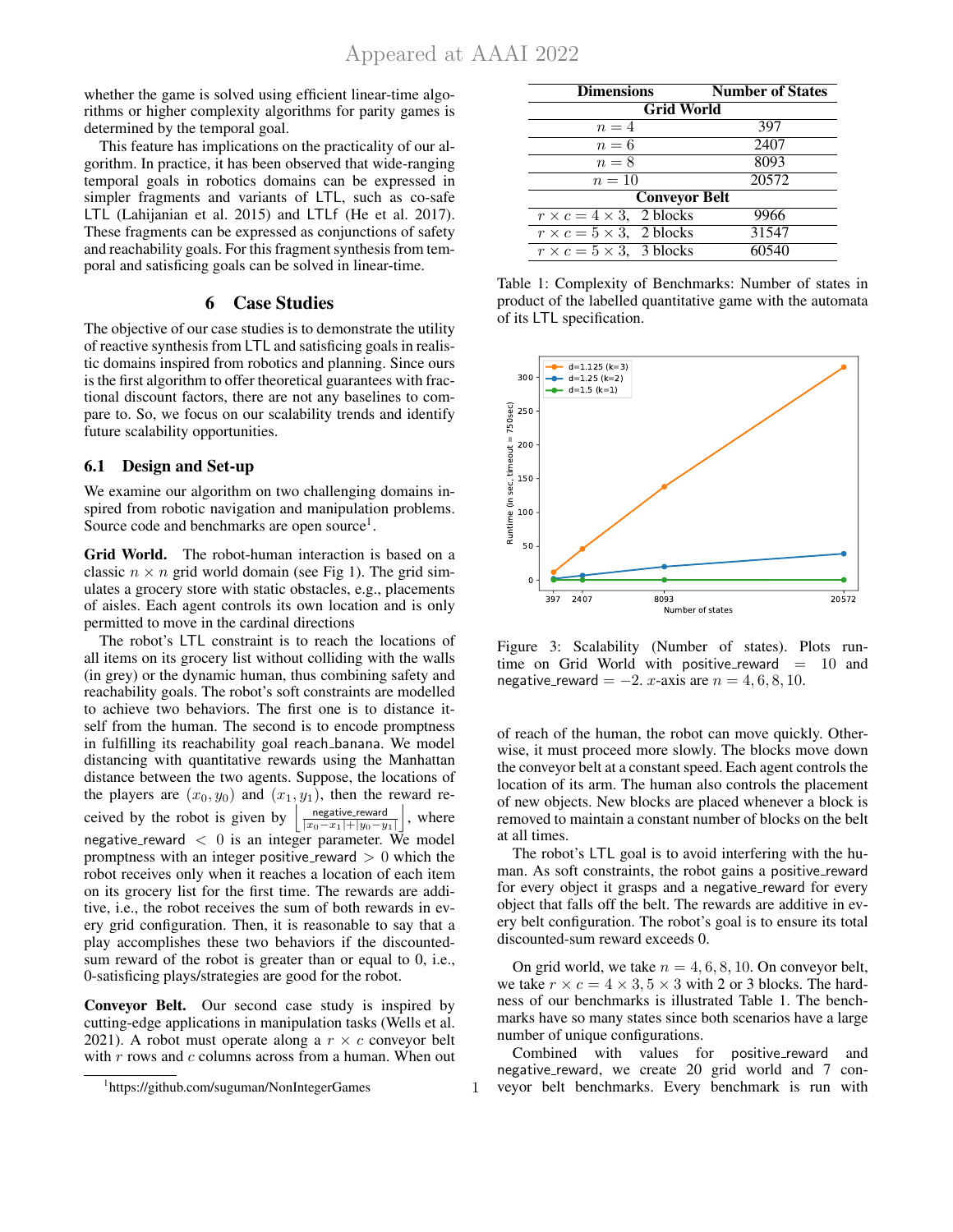

Figure 4: Scalability plot in positive\_reward (affects the size of the comparator). Plotting runtime on Grid world with  $n =$ 10 (20572 states) and negative\_reward  $=-2$ .



Figure 5: Number of benchmarks solved

 $d = 1.5, 1.25, 1.125$   $(k = 1, 2, 3)$ , approx. factor  $\varepsilon = 0.5$  $(p = 1)$  and threshold  $v = 0$ . Our prototype is implemented in  $C_{+}$  + on Ubuntu 18.04LTS. Experiments are run on an i7-4770 with 32GBs of RAM with a timeout of 750 sec.

#### 6.2 Observations

Our evaluation demonstrates that our solution successfully scales to very large benchmarks. Despite their difficulty, we solve almost all of our benchmarks (Figure 5). Runtime examination indicates that our algorithm is linear in size of the game and the comparator, in practice. The scalability trends in size of the game for varying discount factors are shown in Figure 3. Determining the dependence on the comparator automata is more involved since its size depends on several parameters, namely positive\_reward, the discount factor, and the approximation factor. Figure 4 suggests the algorithm is linear in positive reward. The margin between the three discount factor curves on Fig 3-4 suggests a significant blow-up as the discount factor nears 1. Additional experiments (see Appendix) that vary the approximation factor also display a significant blow-up as the approximation factor decreases. These are not alarming since the size of the comparator is in the order of  $\mathcal{O}(\text{positive\_reward})$ ,  $\mathcal{O}((d-1)^{-2})$  and  $\mathcal{O}(\varepsilon^{-1})$ . These reflect that our current implementation is faithful to the theoretical analysis of the algorithm.

These are encouraging results as our implementation uses explicit state representation. The overhead of this state representations can be very high. In some cases, we observed that for the large benchmarks about 70% of the total compute time may be spent in constructing the product explicitly. Despite these issues with explicit-state representation, our algorithm efficiently scales to large and challenging benchmarks. This indicates potential for further improvements.

In terms of quality of solutions, the resulting strategies are of better quality. For example, in Figure 1 we observed that as the discount factor becomes smaller the robot is able to reason for a longer horizon and not get "trapped". Another benefit are the soundness guarantees. They are especially valuable in environments such as the Conveyor belt which are so complex that they preclude a manual analysis.

To conclude, our case studies demonstrates the promise of our approach in terms of its ability to scale and utility in practical applications, and encourage future investigations.

# 7 Conclusion

Combining hard constraints (qualitative) with soft constraints (quantitative) is a challenging problem with many applications to automated planning. This paper presents the first sound algorithm for reactive synthesis from LTL constraints with soft discounted-sum rewards when the discount factor is fractional. Our approach uses an automata-based method to solve the soft constraints, which is then elegantly combined with existing automata-based methods for LTL constraints to obtain the sound solution. Case studies on classical and modern domains of robotics planning demonstrate use cases, and also, shed light on recommendations for future work to improve scalability to open up exciting applications in robotics e.g. warehouse robotics, autonomous driving, logistics (supply-chain automation).

#### Acknowledgements

We thank anonymous reviewers. This work is supported in part by NSF grant 2030859 to the CRA for the CIFellows Project, NSF grants IIS-1527668, CCF-1704883, IIS-1830549, CNS-2016656, DoD MURI grant N00014-20-1- 2787, and an award from the Maryland Procurement Office.

#### References

Bansal, S.; Chatterjee, K.; and Vardi, M. Y. 2021. On Satisficing of Quantitative Games. In *Proc. of TACAS*.

Bansal, S.; Chaudhuri, S.; and Vardi, M. Y. 2018a. Automata vs Linear-Programming Discounted-Sum Inclusion. In *Proc. of CAV*.

Bansal, S.; Chaudhuri, S.; and Vardi, M. Y. 2018b. Comparator automata in quantitative verification. In *Proc. of FOSSACS*.

1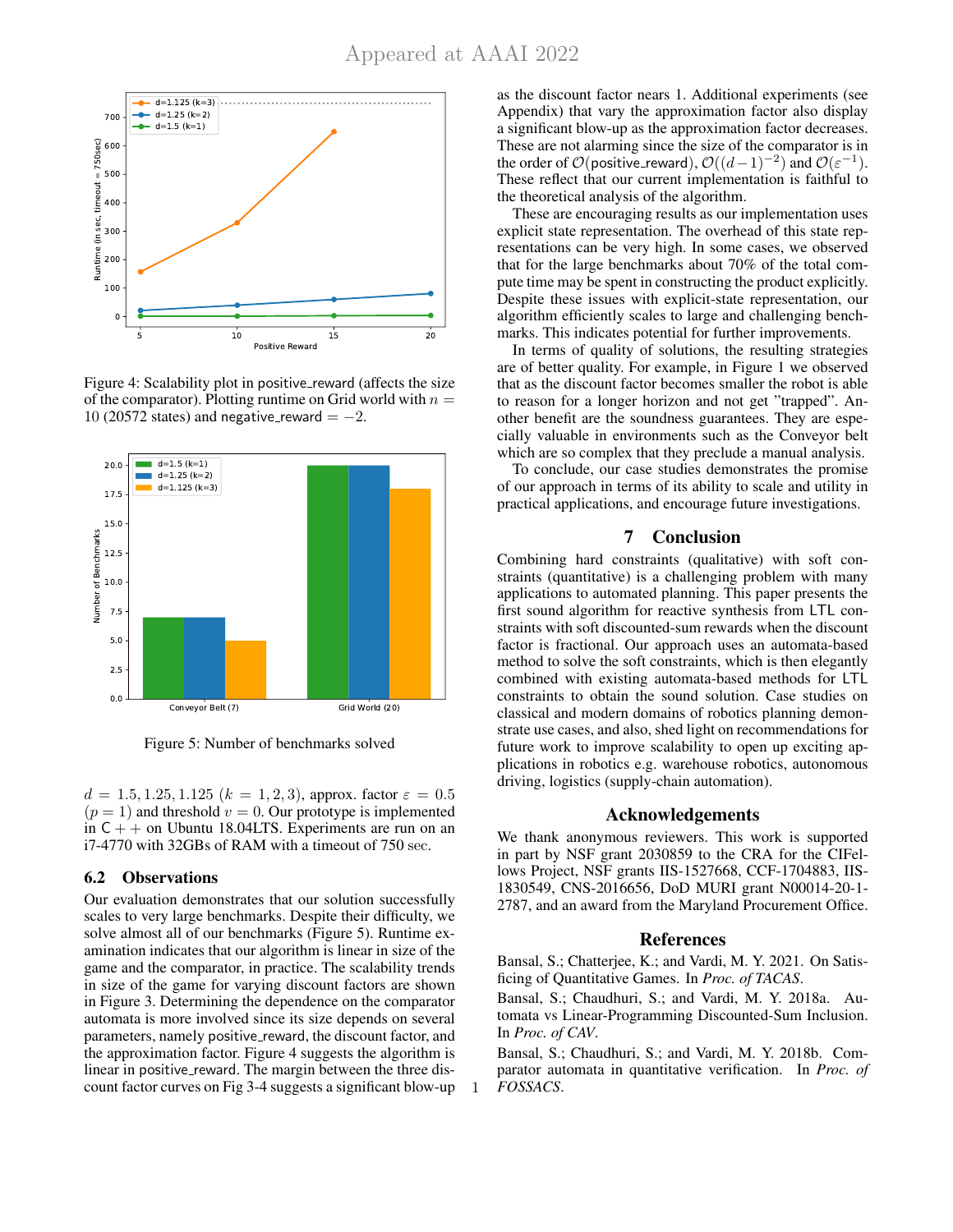Bansal, S.; Chaudhuri, S.; and Vardi, M. Y. 2018c. Comparator automata in quantitative verification (full version). *CoRR*, abs/1812.06569.

Bansal, S.; and Vardi, M. Y. 2019. Safety and Co-safety Comparator Automata for Discounted-Sum Inclusion. In *Proc. of CAV*.

Bozkurt, A. K.; Wang, Y.; Zavlanos, M. M.; and Pajic, M. 2020. Control synthesis from linear temporal logic specifications using model-free reinforcement learning. In *2020 IEEE International Conference on Robotics and Automation (ICRA)*, 10349–10355. IEEE.

Camacho, A.; Bienvenu, M.; and McIlraith, S. A. 2019. Towards a unified view of AI planning and reactive synthesis. In *Proc. of ICAPS*.

Camacho, A.; Chen, O.; Sanner, S.; and McIlraith, S. A. 2017. Non-markovian rewards expressed in LTL: guiding search via reward shaping. In *In Proc. of SOCS*.

Camacho, A.; Icarte, R. T.; Klassen, T. Q.; Valenzano, R. A.; and McIlraith, S. A. 2019. LTL and Beyond: Formal Languages for Reward Function Specification in Reinforcement Learning. In *Proc. of IJCAI*.

Chatterjee, K. 2008. Linear time algorithm for weak parity games. *arXiv preprint arXiv:0805.1391*.

Chatterjee, K.; Henzinger, T. A.; Otop, J.; and Velner, Y. 2017. Quantitative fair simulation games. *Information and Computation*.

Church, A. 1957. Applications of recursive arithmetic to the problem of circuit synthesis. *Institute for Symbolic Logic, Cornell University*.

Ding, X.; Smith, S. L.; Belta, C.; and Rus, D. 2014. Optimal control of Markov decision processes with linear temporal logic constraints. *TACON*.

Hasanbeig, M.; Kantaros, Y.; Abate, A.; Kroening, D.; Pappas, G. J.; and Lee, I. 2019. Reinforcement learning for temporal logic control synthesis with probabilistic satisfaction guarantees. In *2019 IEEE 58th Conference on Decision and Control (CDC)*, 5338–5343. IEEE.

He, K.; Lahijanian, M.; Kavraki, L.; and Vardi, M. 2017. Reactive synthesis for finite tasks under resource constraints. In *Proc. of IROS*.

He, K.; Wells, A. M.; Kavraki, L. E.; and Vardi, M. Y. 2019. Efficient symbolic reactive synthesis for finite-horizon tasks. In *Proc. of ICRA*.

Kalagarla, K. C.; Jain, R.; and Nuzzo, P. 2021. Optimal Control of Discounted-Reward Markov Decision Processes Under Linear Temporal Logic Specifications. In *2021 American Control Conference (ACC)*, 1268–1274. IEEE.

Kress-Gazit, H.; Lahijanian, M.; and Raman, V. 2018. Synthesis for robots: Guarantees and feedback for robot behavior. *Annual Review of Control, Robotics, and Autonomous Systems*.

Kupferman, O.; and Vardi, M. Y. 1999. Model checking of safety properties. In *Proc. of CAV*.

Kwiatkowska, M.; Parker, D.; and Wiltsche, C. 2017. PRISM-games: Verification and Strategy Synthesis for

1

Stochastic Multi-player Games with Multiple Objectives. *STTT*.

Lahijanian, M.; Almagor, S.; Fried, D.; Kavraki, L.; and Vardi, M. 2015. This Time the Robot Settles for a Cost: A Quantitative Approach to Temporal Logic Planning with Partial Satisfaction. In *Proc. of AAAI*.

Pnueli, A. 1977. The temporal logic of programs. In *Proc. of FOCS*.

Pnueli, A.; and Rosner, R. 1989. On the synthesis of a reactive module. In *Proc. of POPL*.

Shapley, L. S. 1953. Stochastic games. *Proceedings of the National Academy of Sciences of the United States of America*, 39(10): 1095.

Sutton, R.; and Barto, A. 2018. *An Introduction to Reinforcement Learning, Second Edition*. MIT press Cambridge.

Thomas, W.; Wilke, T.; et al. 2002. *Automata, logics, and infinite games: A guide to current research*.

Wells, A. M.; Kingston, Z.; Lahijanian, M.; Kavraki, L. E.; and Vardi, M. Y. 2021. Finite-Horizon Synthesis for Probabilistic Manipulation Domains. In *IEEE Int. Conf. Robot. Autom*.

Wen, M.; Ehlers, R.; and Topcu, U. 2015. Correct-bysynthesis reinforcement learning with temporal logic constraints. In *Proc. of IROS*.

# A Appendix: Complete Proofs

## A.1 Definition of lower approximation of DS is well-defined

For an infinite-length weight sequence W, let  $W[\dots n]$  denote its *n*-length prefix for  $n \geq 0$ . Given parameters k and  $p$  of the discount factor and the approximation factor, respectively, let the *resolution* be given by  $r = 2^{-(p+k)}$ . For real number  $x \in \mathbb{R}$ , let roundLow $(x, k, p)$  denote the largest integer multiple of the resolution that is less than or equal to x. Formally, roundLow $(x, k, p) = i \cdot 2^{-(p+k)}$  for an integer  $i \in \mathbb{Z}$  such that for all integers  $j \in \mathbb{Z}$  for which  $j \cdot 2^{-(p+k)} \leq x$ , we get that  $j \leq i$ . Then it is clear that for all real values  $x \in \mathbb{R}$ ,  $0 \le x -$  roundLow $(x, k, p) < 2^{-(p+k)}$ . Then, the lower approximation of discounted-sum is defined as follows:

Definition 2 (Lower Approximation of Discounted-Sum). Given discount factor  $\hat{d} = 1 + 2^{-k}$  and approximation factor  $\varepsilon = 2^{-p}$  with rational-valued parameters  $k, p \in \mathbb{Q}$ . The *lower gap* of a finite-length weight sequence U, denoted gapLow $(U, k, p)$  is 0 if  $|U| = 0$  and roundLow(gapLow( $V, k, p$ )+v,  $k, p$ ) if  $U = V \cdot v$ . Then, the *lower approximation of discounted sum* of an infinite-length weight sequence  $W$  with discount factor  $d$  and approximation factor  $\varepsilon$  is denoted by and defined as follows:

$$
\mathsf{DSLow}(W, k, p) = \lim_{n \to \infty} \frac{\mathsf{gapLow}(W[\dots n], k, p)}{d^{n-1}}
$$

Our **goal** is to show that  $DSLow(W, k, p)$  $\lim_{n\to\infty} \frac{\text{gapLow}(W[n],k,p)}{d^{n-1}}$  is well-defined, i.e., the limit of  $\frac{\text{gapLow}(W[\dots n], k, p)}{d^{n-1}}$  exists as  $n \to \infty$  (Theorem 5). Next,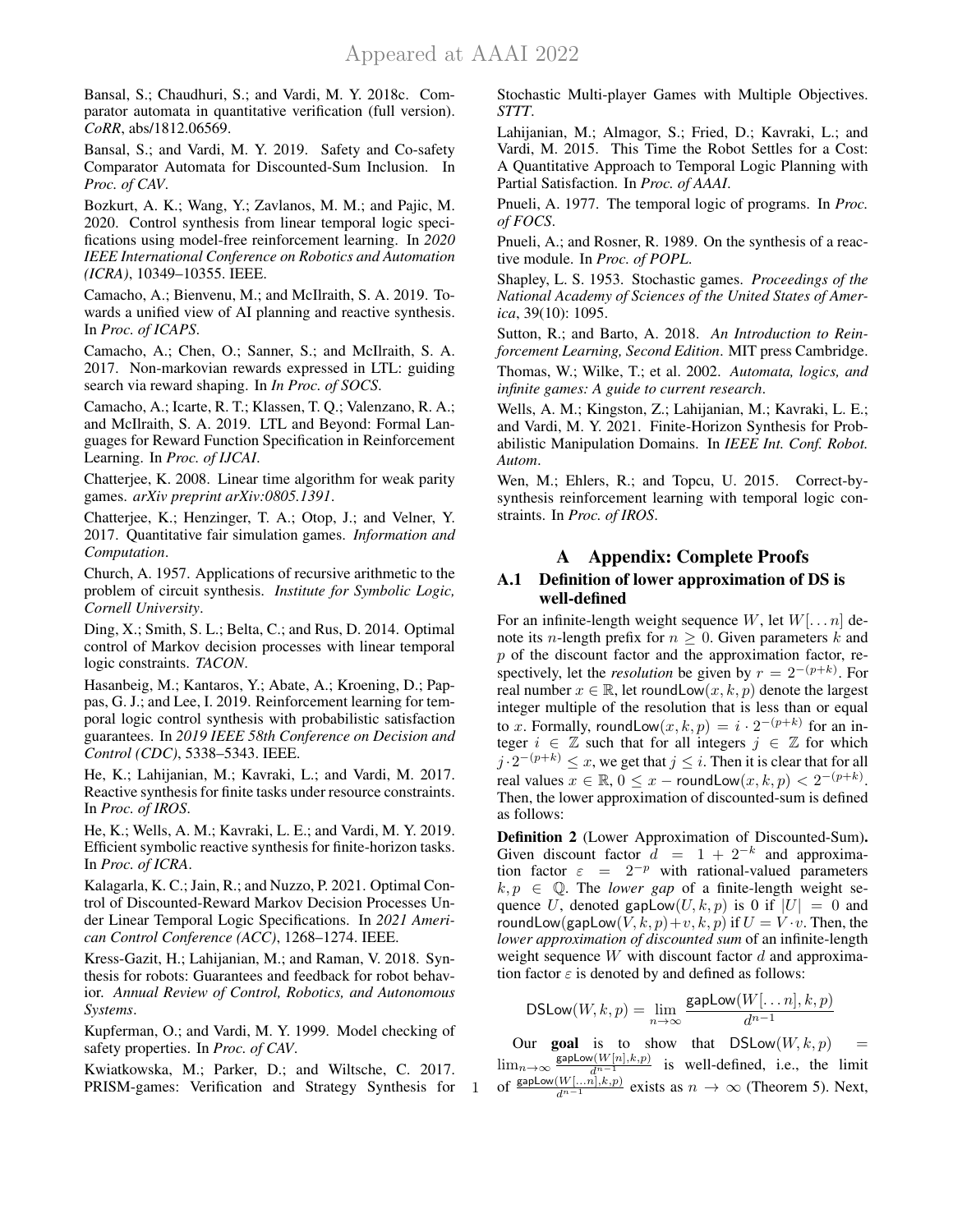we need to show that Definition 2 indeed computes a value that approximates the discounted-sum of a sequence (Theorem 1).

We begin with some additional notation. Let  $d > 1$  be a rational valued discount factor. The *recoverable gap* of a finite, bounded, weight-sequence  $U$  and discount factor d, denoted by gap(U,d), is 0 if  $|U| = 0$  and gap(V  $\cdot$  $v, d) = d \cdot \text{gap}(V, d) + v$  if  $U = V \cdot v$ . Intuitively, the recoverable gap of a finite weight-sequence is the normalized discounted-sum of the finite weight-sequence. Then, it is known that for an infinite-length weight sequence W  $\lim_{n\to\infty} \frac{\text{gap}(W[\dots n],d)}{d^{n-1}} \to DS(W,d)$ . Then the following holds:

**Lemma 1.** Let  $d = 1 + 2^{-k}$  and  $2^{-p}$  be the discount-factor *and precision, for rational numbers*  $k, p > 0$ *. Let*  $\mu > 0$  *be the upper-bound. Let* W *be an infinite and bounded weightsequence. Then, there exists an infinite and bounded* rational number *weight-sequence* U *such that for all*  $n > 0$ ,  $gapLow(W[\ldots n], k, p) = gap(U[\ldots n], d).$ 

*Proof.* For sake of simplicity, we assume W is an integer weight sequence. The proof extends to rational weight sequences as well. Let  $W = w_0w_1w_2...$  such that for all  $i \geq 0$ ,  $w_i \in \mathbb{Z}$  and  $|w_i| < \mu$ . We will construct the desired infinite-length weight sequence  $U$  inductively.

**Base Case.** Consider the 1-length prefix of  $W$ ,  $W[\ldots 1] = (w_0)$ . By definition, gapLow $(W[\ldots 1], k, p) =$ roundLow $((w_0), k, p) = w_0$ . So, we set  $u_0$ , the 0-th element of U, to be  $w_0$ . Clearly,  $\text{gap}(U[\dots 1], d) = w_0 =$  $gapLow(W[\dots 1], k, p).$ 

**Inductive Hypothesis.** For an  $n > 0$ , let there exist an *n*-length rational-number sequence  $(u_0u_1 \ldots u_{n-1})$ bounded by  $\mu$  such that for all  $m \leq n$  it holds that  $\textsf{gapLow}(W[\dots m], k, p) = \textsf{gap}((u_0u_1 \dots u_{m-1}), d).$ 

**Induction Step.** It suffices to prove that the  $n$ -length weight-sequence  $(u_0u_1 \ldots u_{n-1})$  can be extended by appending a rational-number  $u_n$  bounded by  $\mu$  such that  $\textsf{gapLow}(W[\dots(n + 1)], k, p) = \textsf{gap}((u_0u_1 \dots u_n), d)$ holds.

By definition, gapLow $(W[\dots (n + 1)], k, p)$ roundLow $(d \cdot \text{gapLow}(W[\dots n], k, p) + w_n, k, p)$ . By definition of roundLow, there exists a  $0 \leq \varepsilon_n < 2^{-(p+k)}$ such that roundLow(d·gapLow( $W[\ldots n], k, p)+w_n, k, p) =$  $d$  · gapLow $(W[\dots n], k, p)$  +  $w_n$  –  $\varepsilon_n$ . Therefore, we obtain gapLow $(W[\dots (n + 1)], k, p)$  =  $d \cdot \text{gapLow}(W[\dots n], k, p) + w_n - \varepsilon_n$ . By I.H., we see  $\textsf{gapLow}(W[\dots(n+1)], k, p) = d \cdot \textsf{gap}(u_0u_1 \dots u_{n-1}, d) +$  $w_n - \varepsilon_n$ . Set  $u_n = w_n - \varepsilon_n$ . Then, we obtain that  $|u_n| \leq \mu$ . Therefore, gapLow $(W[\dots(n+1)], k, p)$  $\textsf{gap}(u_0u_1 \ldots u_n, d).$ 

Therefore, let U be the infinite and bounded rationalnumber weight-sequence generated as defined above. Then for all  $n > 0$ , gapLow $(W[\dots n], k, p) = \text{gap}(U[\dots n], d)$ .

well. The difference is that for a general rational number 1 Note that such a  $U$  exists for all infinite and boundedweight sequences  $W$ , even if  $W$  is not an integer weightsequence. The same proof can be replicated for that case as

weight sequence if W is bounded by  $\mu$ , then the U will be bounded by  $\mu + 1$ .  $\Box$ 

**Theorem 5.** Let  $d = 1 + 2^{-k}$  and  $2^{-p}$  be the discount*factor and precision, for rational numbers*  $k, p > 0$ *. Let*  $\mu > 0$  *be the upper-bound. Let* W *be an infinite and bounded weight-sequence. Then*  $\lim_{n\to\infty} \frac{\text{gapLow}(W[...n],k,p)}{n-1}$ *exists, where*  $W[\dots n]$  *is the n*-length prefix of  $W$ .

*Proof.* We know from Lemma 1, that there exists an infinite and bounded *rational number* weight-sequence U such that for all  $n > 0$ , gapLow $(W[\dots n], k, p) = \text{gap}(U[\dots n], d)$ . Therefore,  $\frac{\text{gapLow}(W[\ldots n], k, p)}{d^{n-1}}$  =  $\frac{\textsf{gap}(U[...n],d)}{d^{n-1}}$ . Since  $\lim_{n\to\infty} \frac{\text{gap}(U[\dots n],d)}{d^{n-1}}$ exists, we also get that  $\lim_{n\to\infty}$  $\mathsf{gapLow}(W[\ldots n], k, p)$ exists and it is equal to  $\Box$  $DS(U, d)$ .

We have proven that the desired limit exists. Therefore, Definition 2 is well-defined.

Next, we prove that Definition 2 computes a value that approximates the discounted-sum of a weight sequence. In the following, we will define the *resolution sequences* as follows: An *n*-length resolution sequence is the *n*-length sequence in which all elements are the resolution  $r = 2^{-(p+k)}$ .

**Lemma 2.** Let  $d = 1 + 2^{-k}$  and  $2^{-p}$  be the discount factor *and approximation factor, for rational numbers*  $k, p > 0$ *.* Let  $\mu > 0$  be the upper-bound. Let W be a non-empty, finite*length, and bounded weight sequence. Then,*

 $0 \le \textsf{gap}(W, d) - \textsf{gapLow}(W, k, p) < \textsf{gap}(R, d)$ 

*where* R *is* |W|*-length resolution sequence.*

*Proof.* The proof proceeds by induction on the length of the weight sequence.

**Base Case.** When  $|W| = 1$ . Let  $W = w_0$  where  $w_0 \in \mathbb{Z}$ and  $|w_0| \leq \mu$ . Then gap( $W, d$ ) = gapLow( $W, k, p$ ) =  $w_0$ . Then gap $(W, d)$  =  $W_0$  and gapLow $(W, k, p)$  = roundLow $(W_0, k, p)$ . Thus, trivially,  $0 \leq \text{gap}(W, d)$  –  $\mathsf{gapLow}(W, k, p) < 2^{-(p+k)} = \mathsf{gap}(R, d)$ , where  $R$  is the resolution sequence of length 1.

**Inductive Hypothesis.** For all weight-sequences  $W$  of length  $n \geq 1$ , it is true that  $0 \leq \text{gap}(W, d)$  –  $\textsf{gapLow}(W, k, p) < \textsf{gap}(R, d)$ , where R is |W|-length resolution sequence.

Induction Step. We extend this result to weightsequences of length  $n+1$ . Let W be an  $n+1$ -length weightsequence. Let  $W = W[...n] \cdot w_n w_n \in \mathbb{Z}$  such that  $|w_n| < \mu$ .

First, we show that gap( $W, d$ ) – gapLow $(W, k, p) \geq 0$ :

$$
gap(W, d) - gapLow(W, k, p)
$$
  
= $d \cdot gap(W[\dots n], d) + w_n$   
- roundLow( $d \cdot gapLow(W[\dots n], k, p) + w_n, k, p$ )  
From the I.H. we get

$$
\geq d \cdot \text{gap}(W[\dots n], d) + w_n
$$
  
- roundLow(d · gap(W[\dots n], d) + w\_n, k, p)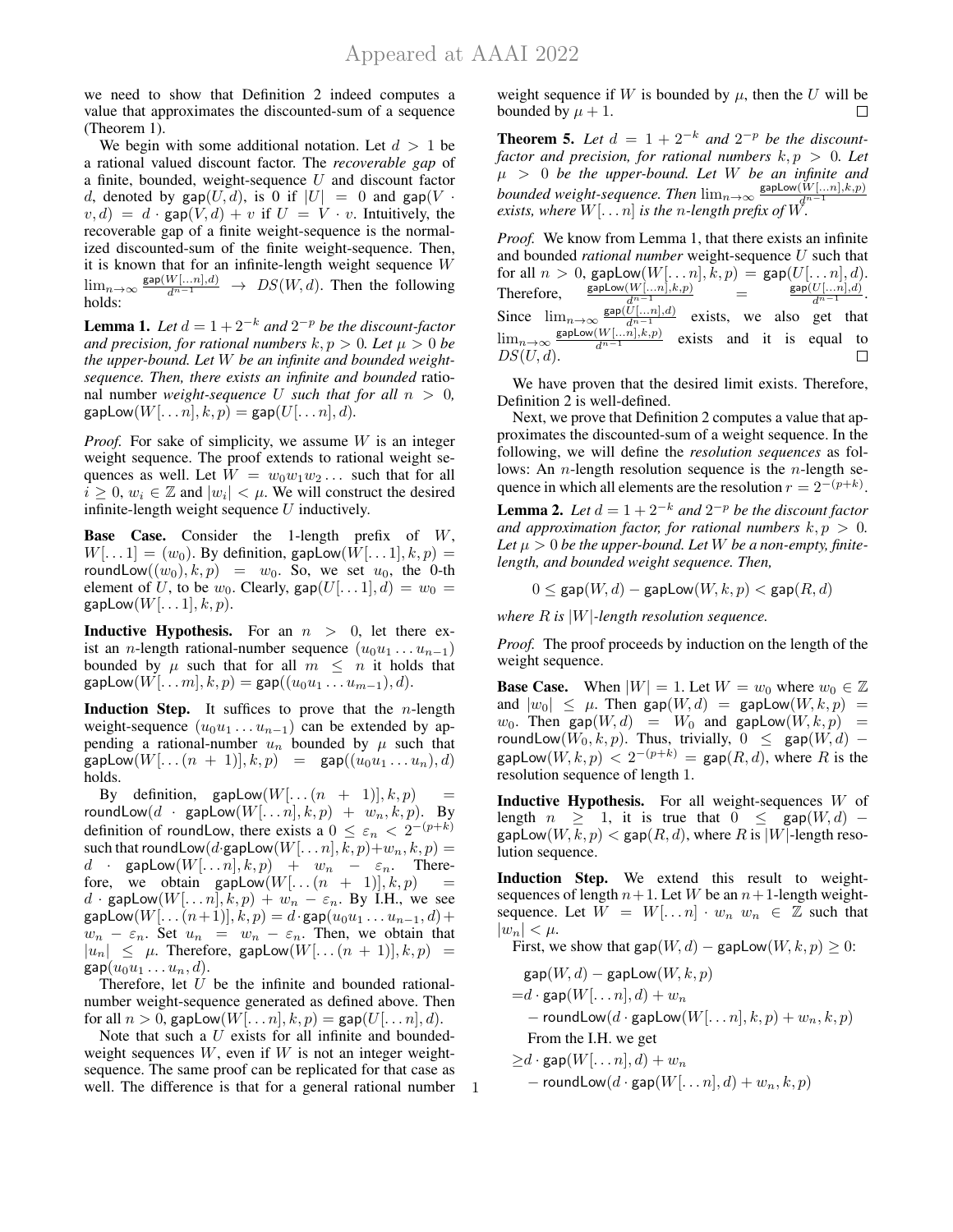Since gap(a, d) – gapLow(a, k, p)  $\geq$  0, we obtain the desired result that gap( $W, d$ ) – gapLow $(W, k, p) \geq 0$ .

Next, we show that  $\text{gap}(W, d)$  – gapLow $(W, k, p)$  <  $\mathsf{gap}(R, d)$ , where R is the |W|-length resolution sequence.

$$
\begin{aligned} &\texttt{gap}(W,d)-\texttt{gapLow}(W,k,p) \\ =&d\cdot\texttt{gap}(W[\dots n],d)+w_n\\ &-\texttt{roundLow}(d\cdot\texttt{gapLow}(W[\dots n],k,p)+w_n,k,p)\\ &\texttt{Since }\texttt{gap}(a,d)-\texttt{gapLow}(a,k,p) < 2^{-(p+k)}, \text{ we get} \\ < &d\cdot\texttt{gap}(W[\dots n],d)+w_n\\ &-(d\cdot\texttt{gapLow}(W[\dots n],k,p)+w_n)+2^{-(p+k)}\\ =&d\cdot\texttt{gap}(W[\dots n],d)-d\cdot\texttt{gapLow}(W[\dots n],k,p)\\ &+2^{-(p+k)}\\ &\texttt{From the I.H. we obtain} \end{aligned}
$$

 $\langle d \cdot \textsf{gap}(R',d) + 2^{-(p+k)} \rangle$ 

where  $R'$  is the *n*-length resolution sequence

 $=$ gap $(R, d)$  where R is the  $(n + 1)$ -length resolution sequence This concludes our proof.  $\Box$ 

## A.2 Proof of Theorem 1

**Theorem 1.** *Let*  $d = 1 + 2^{-k}$  *be the discount factor and*  $\varepsilon = 2^{-p}$  be the approximation factor, for positive rational *parameters* p, k > 0*. Let* W *be an infinite-length weight sequence. Then,*

$$
0 \le DS(W, d) - \mathsf{DSLow}(W, k, p) < d \cdot \varepsilon
$$

*Proof.* Let  $R_n$  denote the *n*-length resolution sequence, and R be infinite-length resolution sequence. From Lemma 2, we know that for all  $n > 0$ ,

$$
0 \leq \text{gap}(W[n], d) - \text{gapLow}(W[n], k, p)
$$
  

$$
< \text{gap}(R_n, d)
$$
  

$$
\iff 0 \leq \frac{(\text{gap}(W[n], d) - \text{gapLow}(W[n], k, p))}{d^{n-1}}
$$
  

$$
< \frac{\text{gap}(R_n, d)}{d^{n-1}}
$$
  

$$
\iff 0 \leq \frac{(\text{gap}(W[n], d)}{d^{n-1}} - \frac{\text{gapLow}(W[n], k, p))}{d^{n-1}}
$$
  

$$
< DS(R, d)
$$

By taking the limit and by further simplification, we get  $\Leftrightarrow$   $0 \leq DS(W, d) - \mathsf{DSLow}(W, k, p) < d \cdot \varepsilon$ 

 $\Box$ 

1

# A.3 Comparator Automata Construction

**Theorem 2.** *Let*  $\mu > 0$  *be and integer upper bound. Let*  $k, p > 0$  be integer *parameters s.t.*  $d = 1 + 2^{-k}$  *is the discount factor and*  $\varepsilon = 2^{-p}$  *is the approximation parameter. Then, the comparator automata for lower approximation of discounted sum with discount factor*  $d = 1 + 2^{-k}$ *, approximation factor*  $\varepsilon = 2^{-p}$ , *upper bound*  $\mu$ , *threshold* 0 *and inequality relation*  $R \in \{\leq, \geq\}$  *is ω-regular.* 

*Proof.* The proof presents the construction of a co-safety automaton for the said comparator, thus proving the comparator is  $\omega$ -regular. Recall, the parameters are integer upper bound  $\mu > 0$ , discount factor  $d = 1 + 2^{-k}$ , and approximation factor  $\varepsilon = 2^{-p}$  where  $k, p > 0$  are integer discount factors, and threshold value is 0. We present the construction for relation  $\geq$ . The relation  $\leq$  follows a similar construction.

Let  $\mathsf{T}_l$  be the largest integer such that  $\mathsf{T}_l \cdot 2^{-(p+k)} \leq -\mu \cdot$ 2<sup>k</sup>. Let  $\mathsf{T}_u$  be the smallest integer such that  $\mathsf{T}_u \cdot 2^{-(p+k)} \geq$  $\mu \cdot 2^k + 2^{-p}$ . Construct a deterministic Büchi automaton  $\mathcal{A}^{\mu,d,\varepsilon}_{\geq 0} = (S,s_I,\Sigma,\delta,\mathcal{F})$  as follows:

- 1.  $S = {\mathsf{T}_l, \mathsf{T}_l + 1, \ldots, \mathsf{T}_u}, s_I = \{0\}$  and  $\mathcal{F} = {\mathsf{T}_u}\}$
- 2. Alphabet  $\Sigma = \{-\mu, -\mu + 1, \dots, \mu 1, \mu\}$
- 3. Transition function  $\delta$  :  $S \times \Sigma \rightarrow S$  s.t.  $t = \delta(s, a)$  then:
- (a) If  $s \in S \setminus \{\mathsf{T}_u, \mathsf{T}_l\}$  and roundLow $(d \cdot s \cdot 2^{-(p+k)} +$  $(a, k, p) = i \cdot 2^{-(p+k)}$  for  $i \in \mathbb{Z}$ 
	- i. If  $\mathsf{T}_l \leq i \leq \mathsf{T}_u$ , then  $t = i$
	- ii. If  $i > \mathsf{T}_u$ , then  $t = \mathsf{T}_u$
	- iii. If  $i < T_l$ , then  $t = T_l$

(b) Else, if  $s = T_l$  or  $s = T_u$ , then  $t = s$  for all  $a \in \Sigma$ 

Observe that the automaton is a co-safety automaton as its accepting state is a sink. It consists of  $\mathcal{O}(\frac{\mu}{(d-1)^2 \cdot \varepsilon})$  states.

We are left with the main proof that  $\mathcal{A}^{\mu,d,\varepsilon}$  accepts an infinite weight sequence W iff DSLow $(W, k, p) \geq 0$ . For this, we explain the key ideas behind the construction. A state  $s$  is interpreted to have a lower gap value of  $s \cdot 2^{-(p+k)}$ . Since the automaton is deterministic, every weight sequence, finiteor infinite-length, has a unique run in the automaton. so, Tthe idea is to ensure that for any finite-length weight sequence  $\tilde{A}$  if state  $s$  is the final state in its run in the automaton, then (a). if s is  $\mathsf{T}_u$ , gapLow $(A, k, p) \geq \mathsf{T}_u \cdot 2^{-(p+k)}$ , (b). if s is  $\mathsf{T}_l$ , gapLow $(A, k, p) \leq \mathsf{T}_u \cdot 2^{-(p+k)}$ , and (c) gapLow $(A, k, p) = s \cdot 2^{-(p+k)}$  otherwise.

In summary, the critical observation here is that Item 3a ensures that the transition function follows the inductive definition of lower gap from Definition 2. This uses a proof by induction on the length of weight sequence A. If  $|A| = 0$ , the final state of its run is the initial state 0, i.e., gapLow $(A, k, p) = 0$ . Suppose the hypothesis holds for weight-sequences of length  $n$ , we prove it holds for weight sequences of length  $n + 1$ . Let  $A = B \cdot b$  and A be of length  $n + 1$ . Then, suppose the final state in the run of B is s. Suppose,  $b \in \widetilde{S} \setminus \{T_u, T_l\}$ . Then, by I.H. gapLow $(B, k, p) = s \cdot 2^{-(p+k)}$ . Let the automaton transition to state  $t$  on reading alphabet  $b$  from state  $s$ . Then, from definition of lower gap value, gapLow $(A, k, p)$  = roundLow( $d \cdot$  gapLow( $B, k, p$ ) +  $b, k, p$ ). In other words, <code>gapLow</code> $(A, k, p) = \mathsf{roundLow}(d {\cdot} s {\cdot} 2^{-(p+k)} {+} b, k, p).$  This is precisely the criteria used in the transition function to determine the state t in Eq. 3. Thus, suppose gapLow $(A, k, p)$  =  $i \cdot 2^{-(p+k)}$ , then (a) if  $\mathsf{T}_l \leq i \leq \mathsf{T}_u$ , then  $t = i$  and gapLow $(A, k, p) = t \cdot 2^{-(p+k)}$ , (b) if  $i > T_u$  then  $t =$  $\mathsf{T}_u$  and gapLow $(A, k, p) = i \cdot 2^{-(p+k)} > t \cdot 2^{-(p+k)}$ , and (c) if  $i \leq T_l$  then  $t = T_l$  and gapLow $(A, k, p)$  =  $i \cdot 2^{-(p+k)} < t \cdot 2^{-(p+k)}$ . For the state  $\mathsf{T}_u$ , one can prove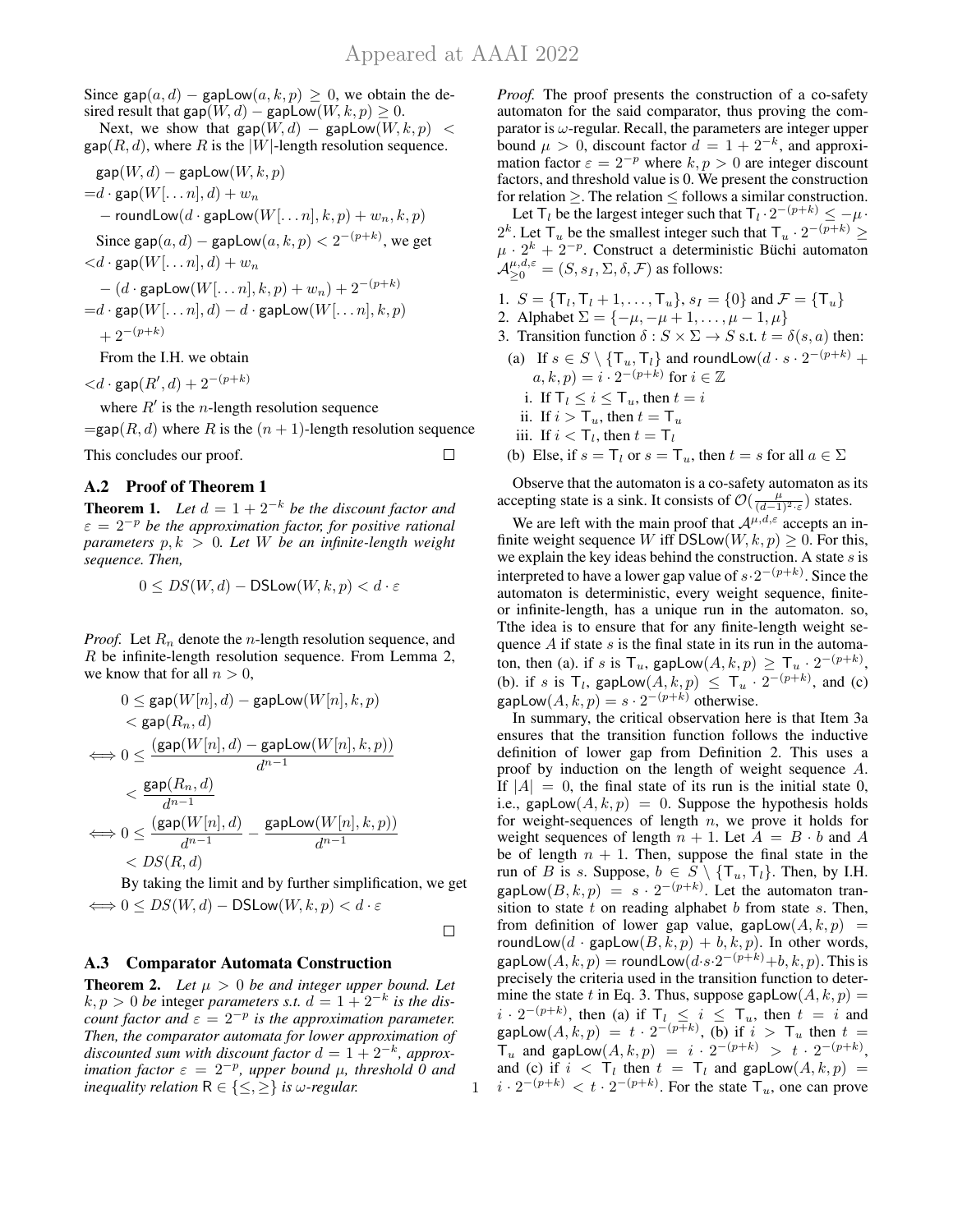that if gapLow $(A, k, p) \geq \mathsf{T}_u \cdot 2^{-(p+k)}$  then for all  $a \in \Sigma$ , gapLow $(A \cdot a, k, p) \geq \mathsf{T}_u \cdot 2^{-(p+k)}$ . Conversely, for the state  $\mathsf{T}_l$ , one can prove that if gapLow $(A, k, p) \leq \mathsf{T}_l \cdot 2^{-(p+k)}$ then for all  $a \in \Sigma$ , gapLow $(A \cdot a, k, p) \leq \mathsf{T}_l \cdot 2^{-(p+k)}$ . This completes the proof of the claim.

Finally, to prove correctness it is sufficient to show that for all sequences W, DSLow $(W, k, p) \geq 0$  iff there exists a finite prefix A of W such that gapLow $(A, k, p) \geq T_u$ .  $2^{-(p+k)}$ . This is why state  $\mathsf{T}_u$  is an accepting sink state.

## B Case Study I: Grid World

The human-robot interaction from is based off a classic  $n \times n$ grid world domain. The human and robot correspond to the environment and system player. Initially, the two agents are present at diagonally opposite corners of the grid. Two bananas have been placed on the grid, one at each of the remaining corners. There are static obstacles of different configurations on these grids, e.g., placements of aisles (Fig 1) and an obstacle block in the center. Each agent controls its own location and is allowed to move in the cardinal directions only. The agents take turns to change their location. We assume the human makes the first move. We say a collision occurs between the robot and an object/agent if the robot is in the same location as the object/agent. In this case, a strategy for the robot tells in which location to move to next based on the history of previous configurations.

The robot's hard (qualitative) constraint is to reach the location of at least one of the bananas without colliding into the static obstacles or the (moving) human. Thus, this constraint combines safety and reachability goals. It can be expressed as an LTL formula using atomic propositions reach banana, collision obstacle, and collision human. Proposition reach banana holds on those configurations of the grid in which the robot reaches the location of the banana. Proposition collision obstacle holds on those configurations in which the robot collides with the wall. Similarly, proposition collision human holds on those configurations in which the robot collides with the human. Then, the LTL formula  $\varphi$  is

# $\varphi$  :=G(¬collision\_obstacle) ∧ G(¬collision\_human) ∧F(reach banana)

The robot's soft constraints are modelled to achieve two behaviors. The first one is to distance itself from the human. This could alternately be represented using temporal logic, however the representation will be cumbersome. Quantitative rewards can easily express this behavior. Given a negative integer parameter negative reward, a negative reward is assigned to the robot if it comes too close to the human. This is modelled using the Manhattan distance between the two agents. Suppose, the locations of the agents are  $(x_0, y_0)$ and  $(x_1, y_1)$ , then given negative reward  $\langle 0 \rangle$ , the reward received by the robot is

$$
\Bigl\lfloor \frac{\text{negative\_reward}}{|x_0 - x_1| + |y_0 - y_1|} \Bigr\rfloor
$$

The second behavior expressed by soft constraints is to encode promptness to fulfil reach banana. Temporal logics

1

are good at specifying what should be done (using the F operator) but, to the best of our knowledge, they cannot nicely specify measures such as promptness. One could attempt using several X (Next operator) but that puts a hard bound on the number of steps within which the constraint must be satisfied. With quantitative constraints, one can encode promptness more naturally and softly (giving the robot more flexibility in deciding when to accomplish the constraint). In our case, we model promptness with a positive integer parameter positive reward  $> 0$  which the robot receives only when it reaches a location of the banana for the first time. This is necessary since otherwise the robot's strategy could be to remain at the location of a banana, thus flouting the consideration to distance itself from the human.

These two rewards are additive, i.e., if both the positive and negative rewards are non-zero in a configuration of the grid world, the robot receives the sum of both rewards in that configuration. Then, it is reasonable to say that a play accomplishes these two behaviors if the total discountedsum reward of the robot is greater than or equal to 0, i.e., 0-satisficing plays/strategies are good for the robot. Observe that if the discount factor were an integer, then robot would be prompted to pick up the banana too soon. Then in Fig 1 the robot would pick up the closer banana and would be unable to maintain sufficient distance from the human. With fractional discount factors, the robot recognizes it can plan for a longer term and will opt to reach the farther banana. This will also ensure it maintains distance form the human. This is exactly why fractional discount factors are preferred: they allow for planning on a longer term than what conservative integer factors would permit.

Our algorithm offers a method to soundly generate a strategy that is both  $\varphi$ -satisfying and 0-satisficing for the robot in this scenario. The input to the algorithm will be a quantitative game  $(G, \varphi, 0)$  where G is a quantitative graph which formalizes the grid world, assigns its configurations (states) labels from the atomic propositions reach banana, collision obstacle, collision human, and costs to transitions based on assignments from negative reward and positive\_reward as described above.

The output of the algorithm is either a strategy for the robot which satisfies the LTL formula  $\varphi$  and is 0-satisficing for the robot in the grid, or it is a strategy for the environment which either satisfies  $\neg \varphi$  or is  $d \cdot \varepsilon$ -satisficing for the environment where d and  $\varepsilon$  are the discount factor and approximation factor, respectively.

Empirical Analysis In the experiments on grid world, we take  $n = 4, 6, 8, 10$ . We choose values of positive and negative rewards (positive\_reward, negative\_reward) from the set  $\{(5, -1), (10, -1), (10, -2), (20, -2), (20, -5)\}$ , creating 20 grid world benchmarks.

Observations and Inferences Our experiments demonstrate that our algorithm facilitates the design of provably correct strategies for the robot with respect to given the soft and hard constraints. This way we are able to soundly generate a strategy for the robot, from high-level specifications, which not only satisfies a temporal objective but also take into *softer* consideration social-distancing and promptness.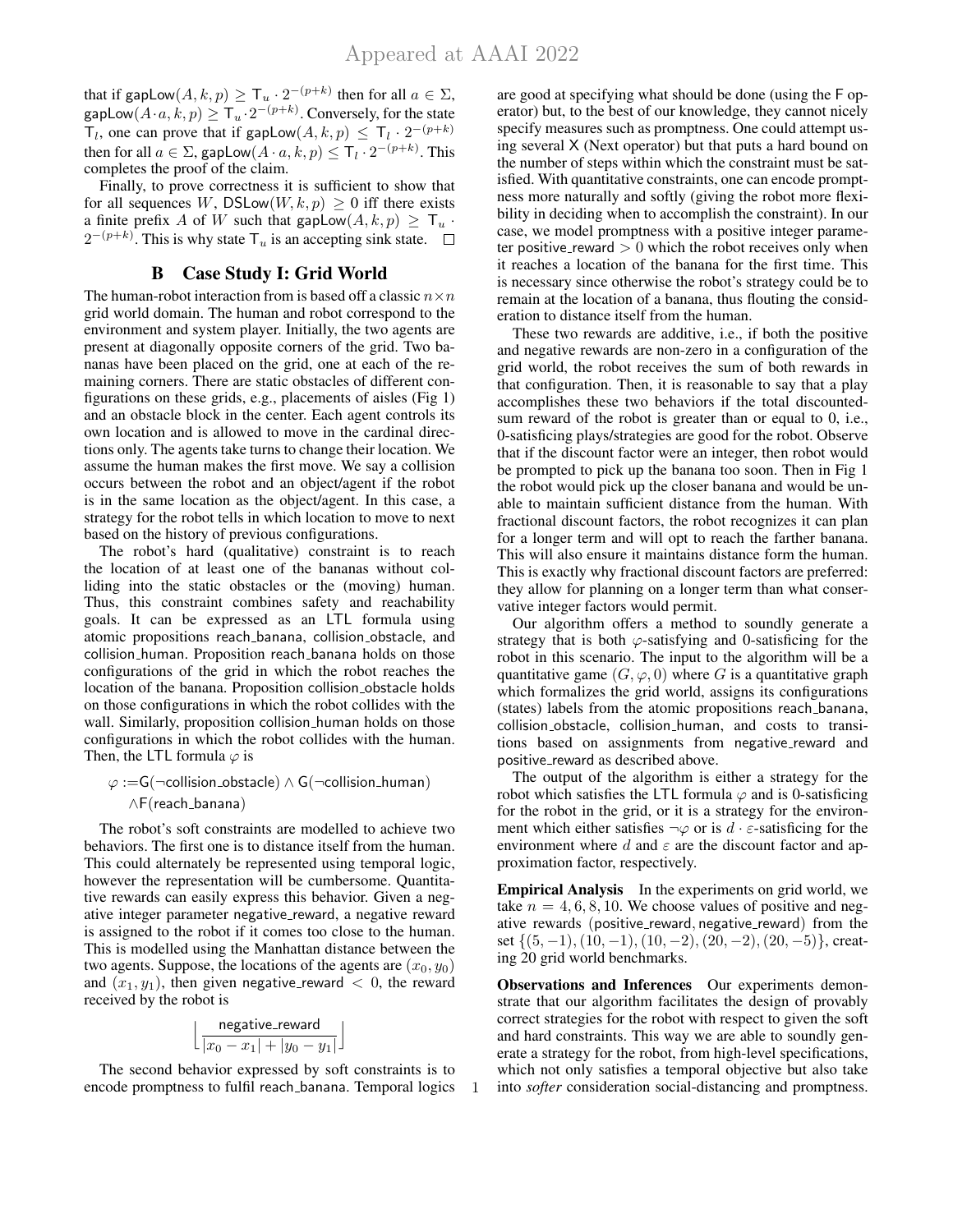No other known approach is able to accomplish this task soundly.

Our algorithm solves all *all but one benchmark* within the timeout. The benchmark our algorithm failed on the largest grid of size  $10 \times 10$  when  $d = 1.125$   $(k = 3)$ , positive\_reward = 20, and negative\_reward =  $-2$ . The scalability trends of our algorithm on the grid world with a  $2 \times 2$ obstacle in the center of the grid on the  $10 \times 10$  grid with negative\_reward =  $-2$  have been summarized in Fig ??. The runtime trends with other grid sizes and negative values are similar. This shows that the performance of the algorithm is faithful to the size of the parity game which, in turn, is linear in the size of the comparator automata (Theorem 4).

A thorough analysis of our experiments reveals avenues for improvement of the scalability of our algorithm. The one benchmark for which our algorithm failed to terminate within the timeout, we observed that the number of states in the product was high, the positive reward was high, and the discount factor was low (10  $\times$  10 grid with  $d = 1.125$ , positive\_reward = 20, negative\_reward =  $-2$ ). Each one of these parameters contributes significantly to increasing the size of the comparator (Theorem 2) and subsequently the parity game (Theorem 4). In this case, we observed that the algorithm ran out of memory on our machine. This suggests to focus on succinct representations of the comparator and the game in future work.

Another observation has to do with the percentage of time spent in each step of the algorithm. Currently, our algorithm implements an explicit construction of the parity game. We observed that on most benchmarks, the algorithm spent around 70-80% of its time constructing the parity game and only 20-30% of the time in solving it. This indicates that another avenue for further scalability is to investigate approaches to solve parity games with decomposed specifications.

## C Case Study II: Conveyor Belt

In our second case study, we consider a significantly more challenging set of scenarios. A robot must operate along a  $r \times c$  conveyor belt with r rows and c columns across from a human, see Fig 6. Both agents are restricted to not reach fully across the conveyor belt. When out of reach of the human, the robot can move quickly. Otherwise, it must proceed more slowly. The blocks move down the conveyor belt at a constant speed.

The human controls the location of its arm and the placement of new objects. New blocks of identical type (color) are placed whenever a block is removed from the belt so that a constant number and proportion of types of blocks are maintained on the belt. The human controls the placement of new blocks, except that it must place green blocks near the robot (to ensure the game is winnable).

2 blocks. In the two block scenario, the robot's LTL goal is to ensure it doesn't interfere with the human grasping objects. We define proposition collision as in the previous example. Proposition block human holds in a state if the robot and human are adjacent to the human's object and the human



Figure 6: Example conveyor belt scenario with three blocks.

simultaneously. Then, the robot's LTL goal in the 2-block scenario is

$$
\varphi_2 := \mathsf{G}(\neg \mathsf{collision}) \land \mathsf{G}(\neg \mathsf{block}\_\mathsf{human})
$$

The robot's soft constraint is designed to encourage it to pick up as many blocks as possible. The robot receives a positive reward for every block it picks up and a negative reward for every block that falls off the belt.

3 blocks. In the three block scenario (Fig 6), the green blocks are "critical" and the robot must grab one. The blue blocks are "desired" and the robot should retrieve as many of them as possible. The red blocks are "the human's" and the robot should ensure it never blocks the human from reaching them. The robot's LTL goal is to ensure it grasps all green objects and avoids the human grasping red objects. We define Propositions collision and block human as in the previous example. Proposition dropped critical holds if a critical object has been dropped prior to or in the current state.

$$
\varphi_3 := G(\neg collision) \land G(\neg block\_\_\namename{human})
$$
  

$$
\land G(\neg dropped\_\text{critical})
$$

The robots soft constraint is to maximize the number of blue objects it grasps. Each arm is modeled as grid cells emanating from either side of the conveyor belt. The robot controls the location of its arm. Every desired object retrieved gives positive reward. Every desired object that falls off the end of the belt gives negative reward. If both positive and negative reward are achieved in the same step, the rewards are added.

### C.1 Empirical Evaluation

1

In the experiments on conveyor belt,  $r \times c = 4 \times 3, 5 \times 3$ with 2 or 3 blocks. We choose negative\_reward  $= -1$ . With 2 blocks, we choose positive reward  $= 2, 3, 4$  and with 1 block positive reward  $= 5$ , creating 7 conveyor belt benchmarks.

Observations and Inferences For the two block scenario, our algorithm solves all but one benchmark. The failure here is a  $5 \times 3$  conveyor belt when the positive reward is 4 and the discount factor is 1.125 ( $k = 3$ ). As earlier, the runtime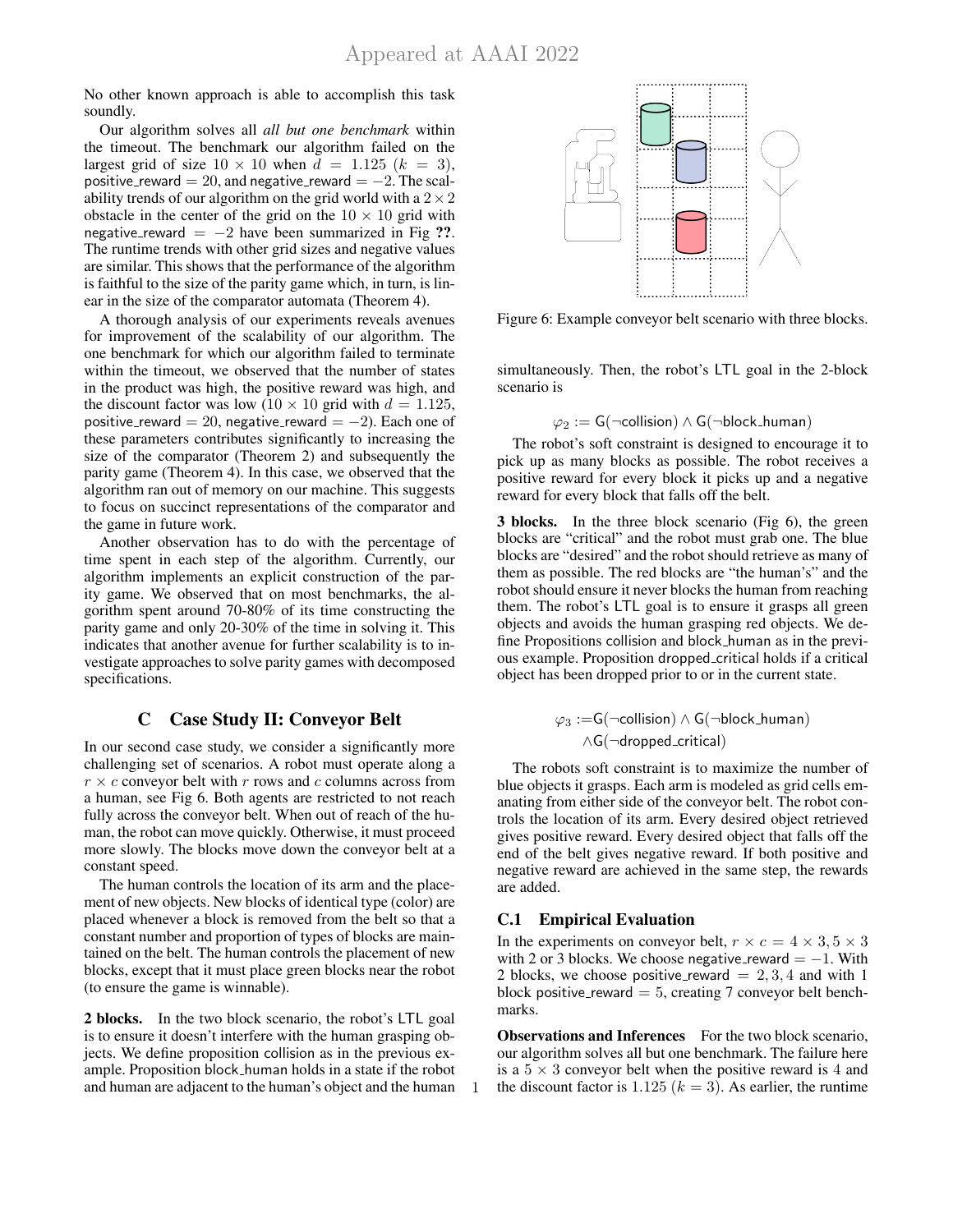trends are consistent with the theoretical analysis on size of the parity game and the comparator.

In the solved cases, we see that the algorithm generates a strategy for the robot in all games (which we engineer so that the robot can win). We note that the robot quickly obtains its rewards, suggesting its policy is of high-quality. Unfortunately, the complexity of the game makes it intractable to hand-compute an optimal policy and compare it to the robot's policy generated by the algorithm. The inability to manually or algorithmically check the correctness of a policy w.r.t. optimality is a reason why one would want sound algorithms like ours to solve complex scenarios like this.

On the three block scenario, we performed experiments on the  $5 \times 3$  conveyor belt. Our algorithm terminates on the belts when the discount factor is  $d = 1.5, 1.25$  ( $k = 1, k = 1$ ) 2) but it struggled with discount factor  $d = 1.125(k = 3)$ . As a representative case. Further, none of our experiments terminated at  $d = 1.125$ . This is not surprising since the product game is large ( 60K states) and the discount factor is low. Again, we see that future work will require improved scalability. This will open up new applications for robotic synthesis

| Rewards |                     | Discount                              | Total               |
|---------|---------------------|---------------------------------------|---------------------|
|         | Positive   Negative | factor                                | time(s)             |
|         |                     | Grid World $n = 4$ with 397 states    |                     |
|         |                     | 1.25                                  | 0.015               |
| 5       | $-1$                | 1.125                                 | 0.049               |
|         |                     | $\overline{1.25}$                     | 0.012               |
| 10      | $-1$                | 1.125                                 | 0.038               |
|         | $-2$                | $\overline{1.25}$                     | 2.084               |
| 10      |                     | 1.125                                 | 11.770              |
|         | $-2$                | 1.25                                  | 4.067               |
| 20      |                     | 1.125                                 | 24.503              |
|         |                     | 1.25                                  | 4.542               |
| 20      | $-5$                | 1.125                                 | 25.850              |
|         |                     | Grid World $n = 6$ with 2407 states   |                     |
|         |                     | $\overline{1.25}$                     | 0.050               |
| 5       | $-1$                | 1.125                                 | 0.158               |
|         |                     | 1.25                                  | 0.050               |
| 10      | $-1$                | $\overline{1.125}$                    | 0.150               |
|         |                     | $\overline{1.25}$                     | 6.856               |
| 10      | $-2$                | 1.125                                 | 46.199              |
|         |                     | 1.25                                  | 13.987              |
| 20      | $-2$                | 1.125                                 | 94.525              |
|         |                     | 1.25                                  | 19.424              |
| 20      | $-5$                |                                       | 106.136             |
|         |                     | 1.125                                 |                     |
|         |                     | Grid World $n = 8$ with 8093 states   |                     |
| 5       | $-1$                | 1.25                                  | 0.159               |
|         |                     | 1.125                                 | 0.444               |
| 10      | $-1$                | 1.25                                  | 0.158               |
|         |                     | 1.125                                 | 0.419               |
| 10      | $-2$                | 1.25                                  | 19.952              |
|         |                     | 1.125                                 | 138.201             |
| 20      | $-2$                | 1.25                                  | 38.293              |
|         |                     | 1.125                                 | 279.519             |
| 20      | $-5$                | 1.25                                  | $\overline{56.544}$ |
|         |                     | 1.125                                 | 330.451             |
|         |                     | Grid World $n = 10$ with 20572 states |                     |
| 5       | $-1$                | $\overline{1.25}$                     | 0.416               |
|         |                     | 1.125                                 | 0.972               |
| 10      | $-1$                | 1.25                                  | 0.413               |
|         |                     | 1.125                                 | 0.914               |
| 10      | $-2$                | 1.25                                  | 39.102              |
|         |                     | 1.125                                 | 315.064             |
| 20      | $-2$                | $\overline{1.25}$                     | 78.329              |
|         |                     | 1.125                                 | Timeout             |
| 20      | $-5$                | 1.25                                  | 122.792             |
|         |                     | 1.125                                 | Timeout             |

Table 2: Analysis of Grid World Domain. Table does not record  $d = 1.5$  to improve readability of table. All runs with  $d = 1.5$  terminated within less than 1 sec. Timeout = 750sec